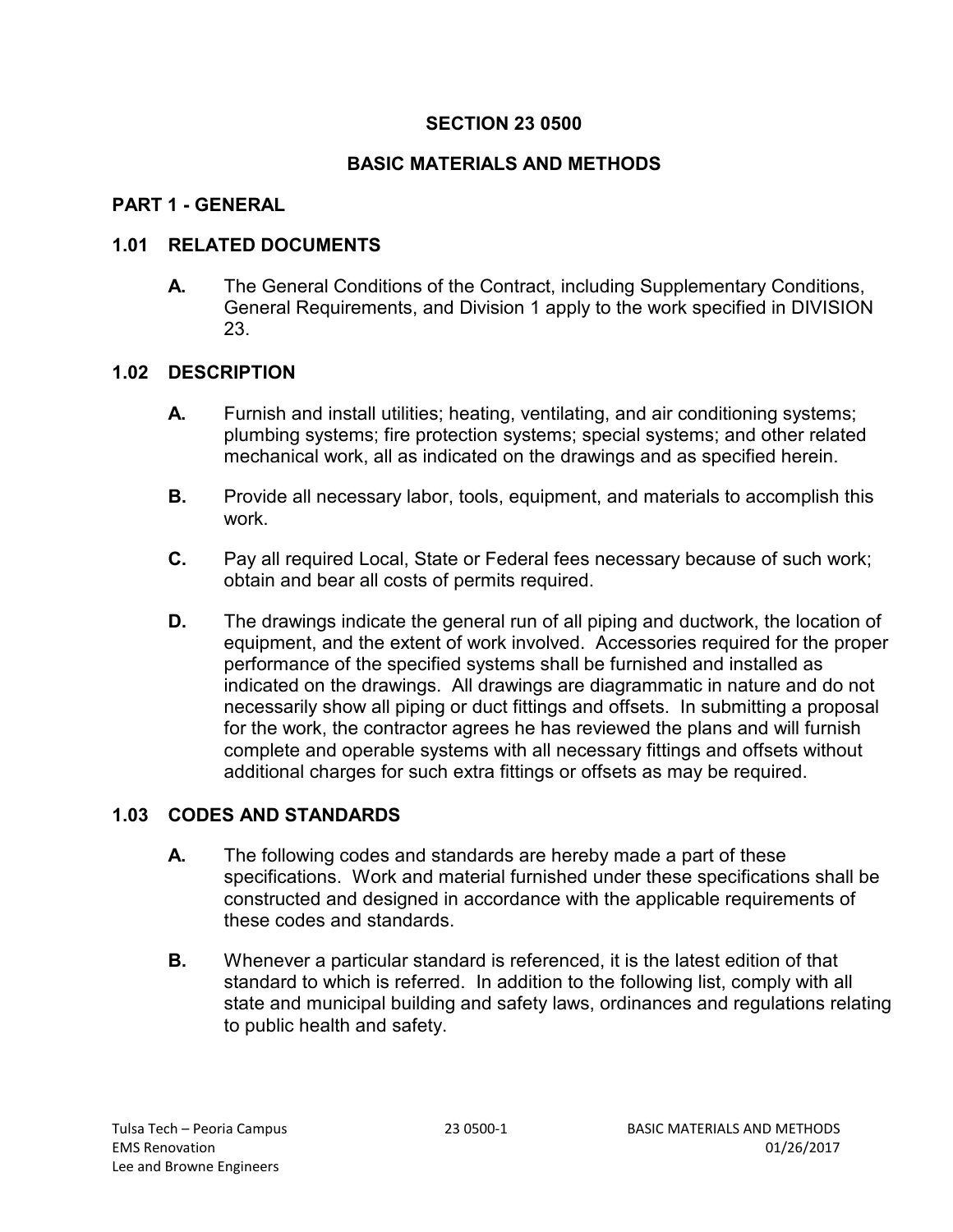# **REFERENCE NAME AND ADDRESS**

| 1.  | <b>AABA</b>   | <b>Associated Air Balance Council</b><br>1000 Vermont Avenue, NW<br>Washington, D.C. 20005 USA                                           |
|-----|---------------|------------------------------------------------------------------------------------------------------------------------------------------|
| 2.  | <b>ADA</b>    | Americans with Disabilities Act                                                                                                          |
| 3.  | <b>AFBMA</b>  | <b>Antifriction Bearing</b><br><b>Manufacturers Association</b><br>60 East 42nd Street<br>New York, NY 10017 USA                         |
| 4.  | <b>AGA</b>    | American Gas Association<br>1515 Wilson Boulevard<br>Arlington, VA 22209 USA                                                             |
| 5.  | <b>AISI</b>   | American Iron and Steel Institute<br>150 East 42nd Street<br>New York, NY 10017 USA                                                      |
| 6.  | <b>AMCA</b>   | Air Moving and Conditioning Assoc.<br><b>30 West University Drive</b><br>Arlington Heights, IL 60004 USA                                 |
| 7.  | <b>ANSI</b>   | <b>American National Standards</b><br>Institute, Inc.<br>1430 Broadway<br>New York, NY 10018 USA                                         |
| 8.  | <b>ARI</b>    | Air Conditioning and Refrigeration Institute<br>4100 North Fairfax Drive, Suite 200<br>Arlington, VA 22203 USA                           |
| 9.  | <b>ASHRAE</b> | American Society of Heating, Refrigeration,<br>and Air Conditioning Engineers, Inc.<br>1791 Tullie Circle, N.E.<br>Atlanta, GA 30329 USA |
| 10. | <b>ASME</b>   | <b>American Society of Mechanical Engineers</b><br>345 East 47th Street<br>New York, NY 10017 USA                                        |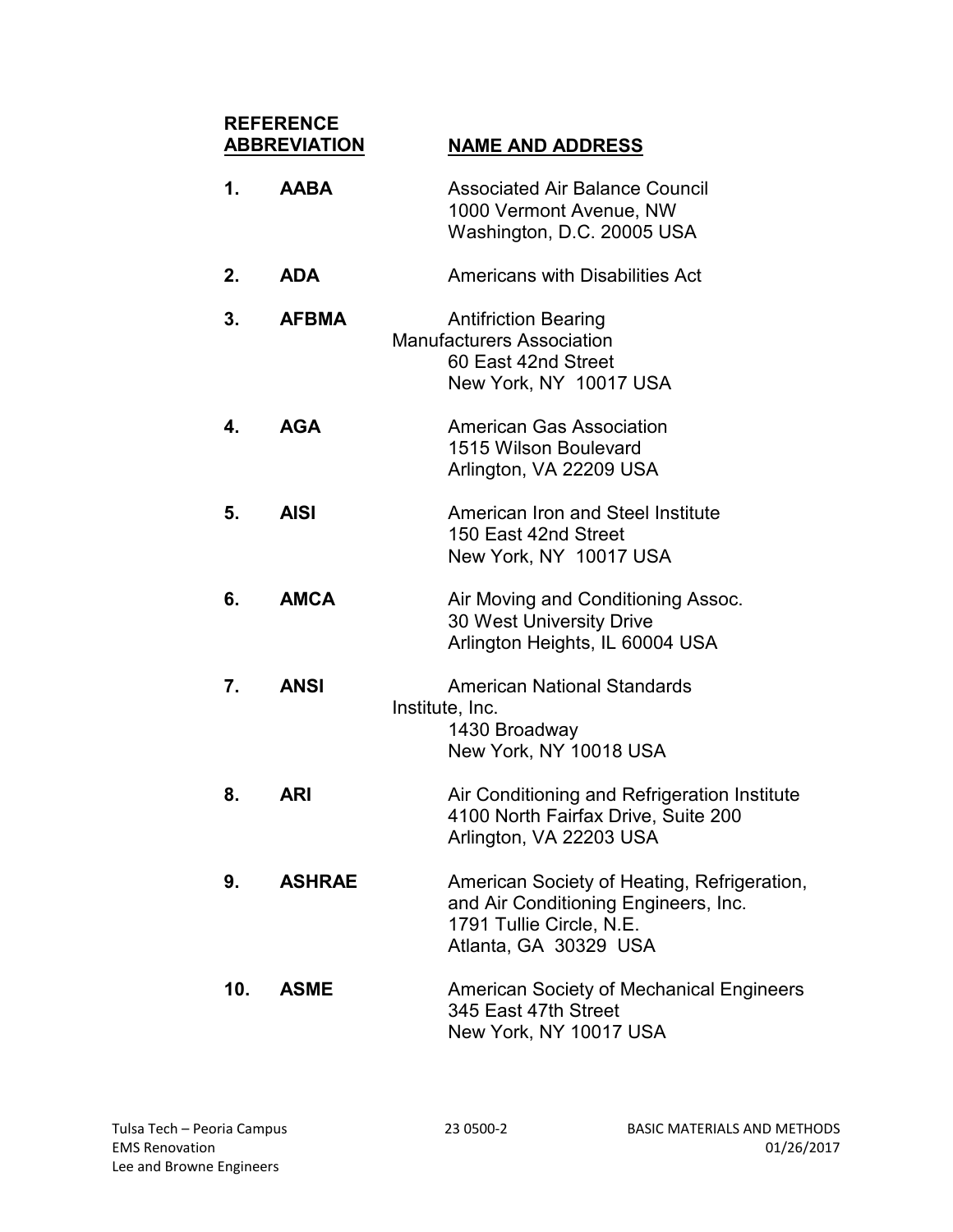| 11. | <b>ASTM</b>  | <b>American Society for Testing Materials</b><br>1916 Race Street<br>Philadelphia, PA 19103 USA                                                    |
|-----|--------------|----------------------------------------------------------------------------------------------------------------------------------------------------|
| 12. | <b>AWS</b>   | <b>American Welding Society</b><br>2501 N.W. 7th Street<br>Miami, FL 33125 USA                                                                     |
|     | 13. AWWA     | <b>American Water Works Association</b><br>6666 West Quincy Avenue<br>Denver, CO 80235 USA                                                         |
| 14. | <b>CISPI</b> | Cast Iron Soil Pipe Institute<br>2020 K Street, NW<br>Washington, D.C. 20006 USA                                                                   |
| 15. | <b>CTI</b>   | <b>Cooling Tower Institute</b><br>9030 IH-45 North<br>Houston, TX 77037 USA                                                                        |
| 16. | EEI          | <b>Edison Electric Institute</b><br>90 Park Avenue<br>New York, NY 10016 USA                                                                       |
| 17. | Fed. Spec.   | <b>Federal Specifications and Standards</b><br><b>Superintendent of Documents</b><br>U.S. Government Printing Office<br>Washington, D.C. 20402 USA |
| 18. | HEL          | Heat Exchange Institute<br>122 East 42nd Street<br>New York, NY 10017 USA                                                                          |
| 19. | IEEE         | Institute of Electrical and Electronics<br>Engineers<br>345 East 47th Street<br>New York, NY 10017 USA                                             |
| 20. | <b>NEC</b>   | <b>National Electrical Code by NFPA</b>                                                                                                            |
| 21. | <b>NEMA</b>  | <b>National Electrical Manufacturers Association</b><br>2101 L Street, NW<br>Washington, D.C. 20037 USA                                            |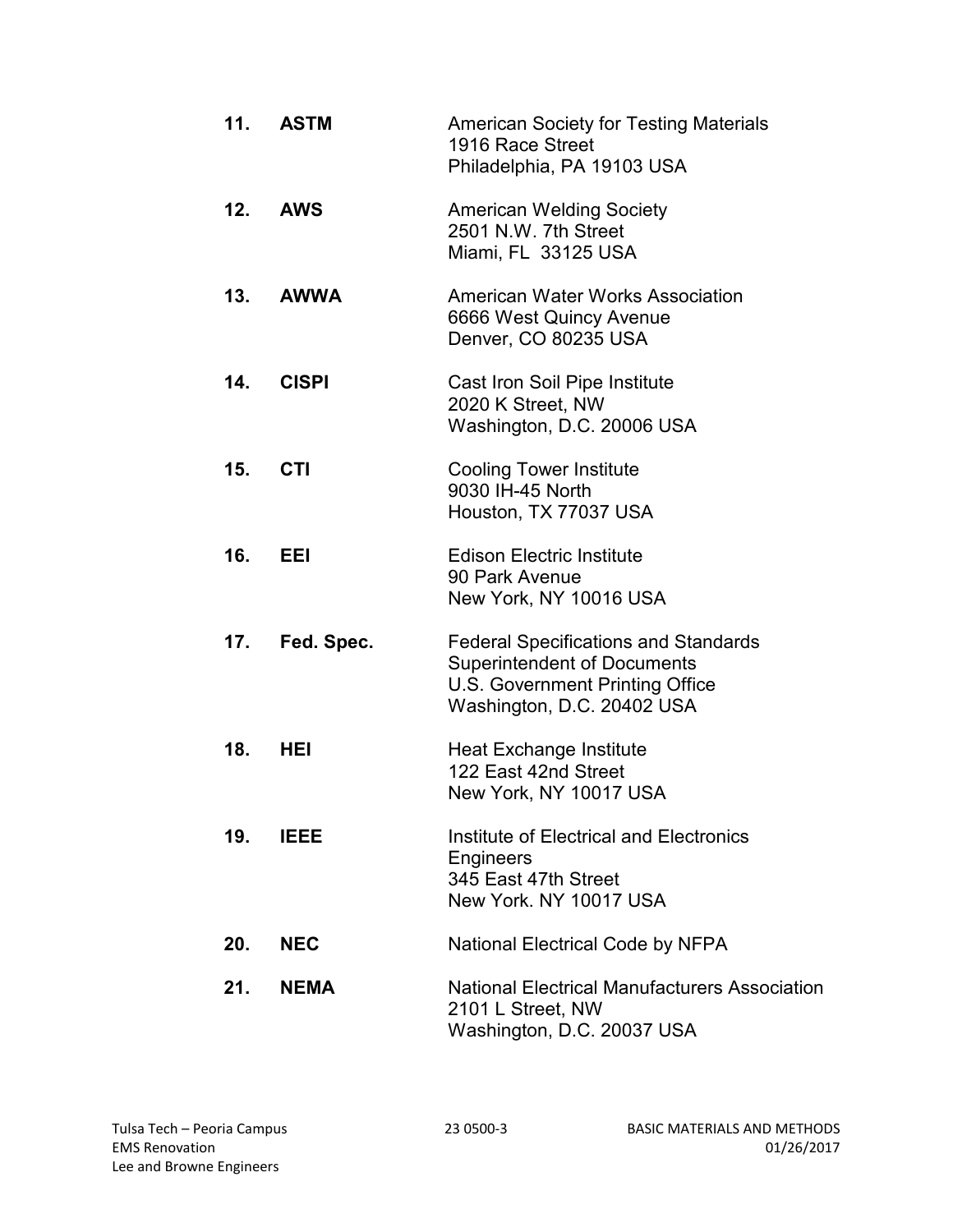| 22. | <b>NFPA</b>   | <b>National Fire Protection Assoc.</b><br><b>Batterymarch Park</b><br>Quincy, MA 02269 USA                                                     |
|-----|---------------|------------------------------------------------------------------------------------------------------------------------------------------------|
| 23. | <b>OSHA</b>   | Occupational Safety and Health Act<br>c/o Department of Labor<br>200 Construction Avenue, NW<br>Washington D.C. 20210 USA                      |
| 24. | <b>SMACNA</b> | Sheet Metal and Air Conditioning<br><b>Contractors National Association</b><br>8224 Old Courthouse Road<br>Tysons Corner, Vienna, VA 22180 USA |
| 25. | <b>TEMA</b>   | <b>Tubular Exchanger Manufacturer's</b><br>Association<br>331 Madison Avenue<br>New York, NY 100717 USA                                        |
| 26. | <b>TIMA</b>   | <b>Thermal Insulation Manufacturer's Association</b><br>7 Kirby Plaza<br>Mt. Kisco, NY 10549 USA                                               |
| 27. | UL            | <b>Underwriters' Laboratories</b><br>333 Pfingston Road<br>Northbrook, IL 60062 USA                                                            |

### **1.04 SHOP DRAWINGS AND SUBMITTED DATA**

- **A.** Submit in accordance with these specifications. A minimum of six (6) copies are required, unless specified otherwise. No work indicated on any shop drawing shall be started until such drawings have been reviewed and approved by the Owner and Engineer.
- **B.** Submittal data shall be referenced to section and paragraph numbers of the specifications and to fixture and equipment numbers listed or scheduled, and shall be assembled in numerical order of the specification paragraphs. Submittals shall be bound in sets between cover and all sets within a section shall be identical. Identification marks on submittals shall be made in black ink. Each section of the submittal shall be divided by extra heavy dividers with index tabs. Each specification section shall have its own divider.
- **C.** Where equipment manufacturers named as equivalent, or acceptable equal, are proposed for use by the Contractor, he shall be responsible to coordinate the change with all trades affected.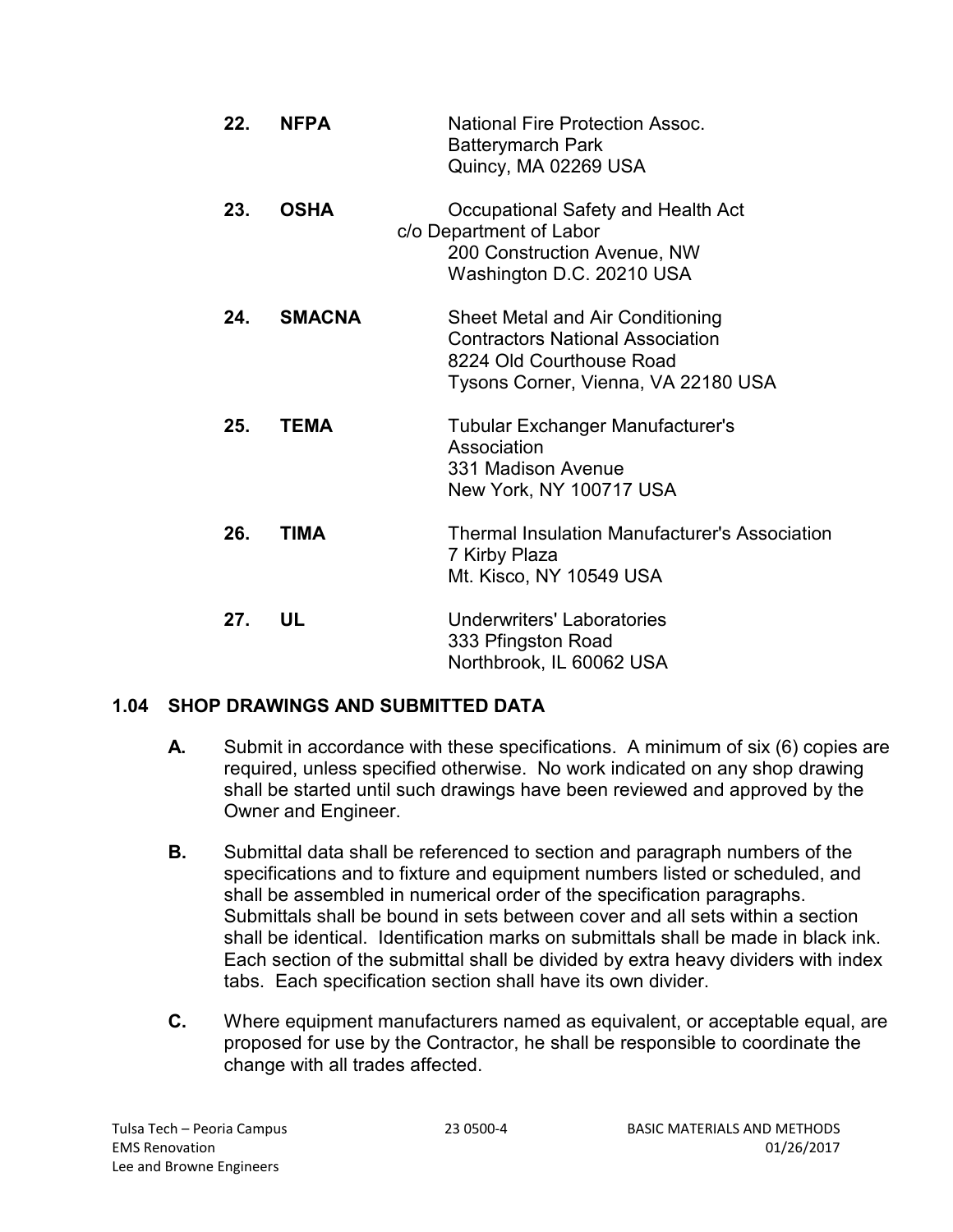- **D.** Submit for approval 1/4 inch scale working drawings for equipment rooms, plan and section, showing all equipment, piping, and clearances required by codes or for service. Coordinate with DIVISION 26 and show electrical equipment and required clearances on same drawing. This drawing shall be based on equipment proposed for installation, whether specified equipment or not.
- **E.** Submit the following shop drawings for approval in accordance with these specifications.

Valves and Fittings.

Piping Specialties.

Vibration Isolation.

Testing and Balancing Documents (at completion).

Motors and starters.

Insulation Materials.

Piping Materials.

Plumbing Fixtures.

Equipment.

Ductwork Shop Drawings.

Sheet Metal Specialties.

Temperature Control Diagrams and Equipment.

Temperature Control Description of Operation.

Wiring Diagrams for Equipment Furnished on Job.

### **1.05 STRUCTURAL CONDITIONS**

**A.** These specifications and the drawings accompanying same are intended to cover an installation which will not interfere with the structural design of the building, which will fit into the several available spaces, and which will insure a complete and satisfactory system.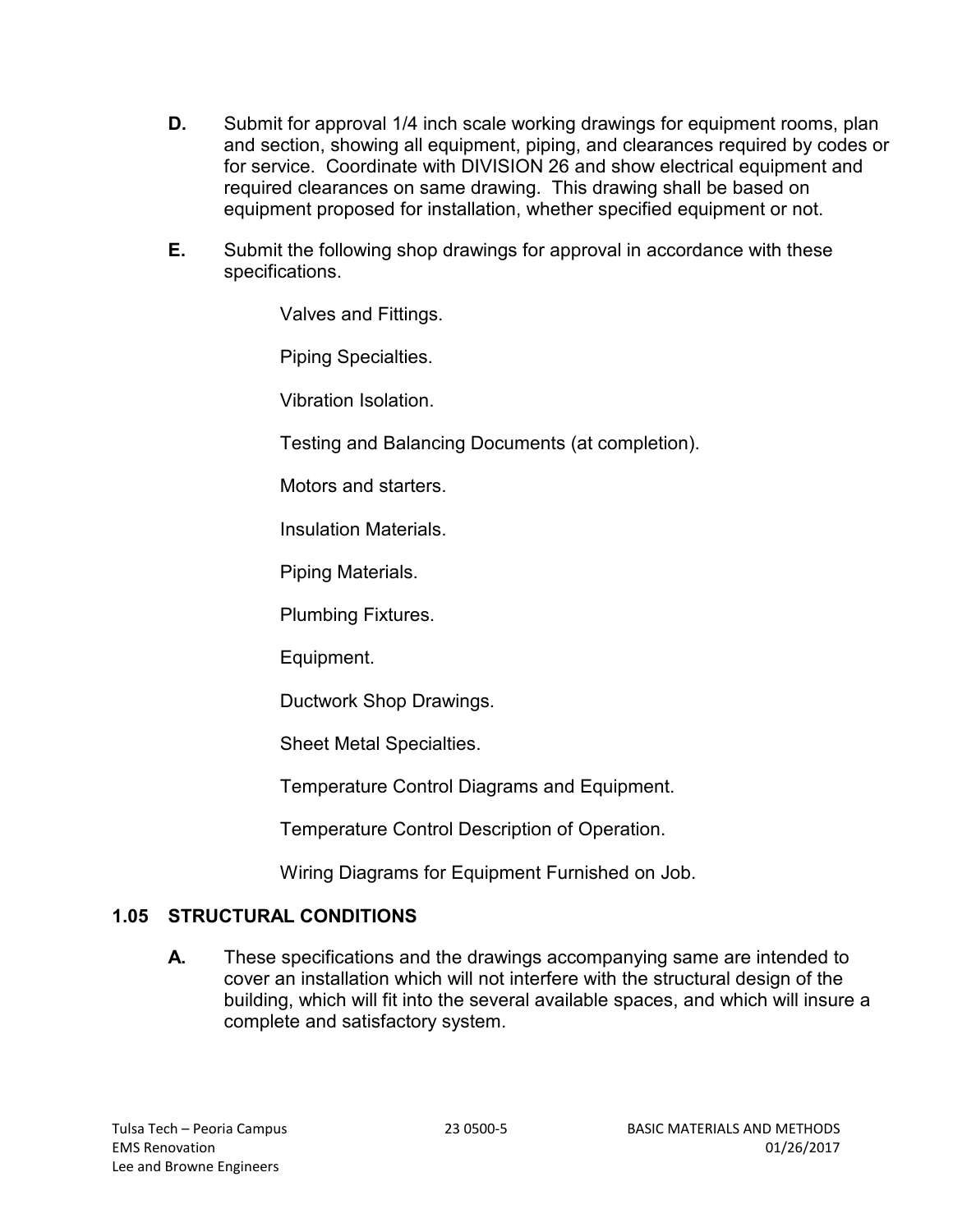- **B.** The Contractor shall carefully examine the plans for all branches of the work and shall be responsible for the proper fitting of his material and apparatus into the building.
- **C.** Should the particular equipment which any bidder proposes to install require other space conditions than those shown on the drawings, he shall arrange for such space with the Engineer before submitting his bid. Should changes become necessary on account of failure to comply with this clause, the Contractor shall make necessary changes at his (the Contractor's) own expense.
- **D.** The Contractor shall submit working scale drawings of all his apparatus and equipment which in any way varies from these specifications and plans, which shall be checked by the Engineer and approved before the work is started, and any interferences with the structural conditions shall be corrected by the Contractor before the work proceeds.

# **1.06 ACCESS PANELS**

- **A.** Furnish access panels where indicated, or wherever required for accessibility to hand controlling valves, dampers, etc., wherever these valves, controllers, etc., may be concealed in walls, furred in areas, etc.
- **B.** Furnish panels that will suit the construction and treatment of the areas where access panels are required. Type shall be appropriate for wall in which they occur - flush mounted panel, steel construction, factory primed, key operated, with inserts and anchorage devices, and fire rated in walls with 1-1/2 hour rating or greater. All panels shall be of similar design and material and of sufficient size to facilitate operation and maintenance of the valves, or other actuating device enclosed.
- **C.** Furnish shop drawings of access panels for the approval of the Owner and Engineer before fabrication.

### **1.07 EQUIPMENT IDENTIFICATION**

**A.** Furnish laminated phenolic engraved black plastic nameplates attached with screws or permanent adhesive to each piece of equipment identified by name or number on the drawings. Nameplate shall have condensed gothic letters no less than 1" high and be indented white on black background.

# **1.08 EQUIPMENT AND CONNECTIONS**

**A.** All apparatus, equipment, devices and appliances which are indicated to have pipe connections or electrical rough-in shall be so equipped. Mechanical connections shall be valved or trapped. Electrical connections to have JB with cover or disconnect as shown on drawings.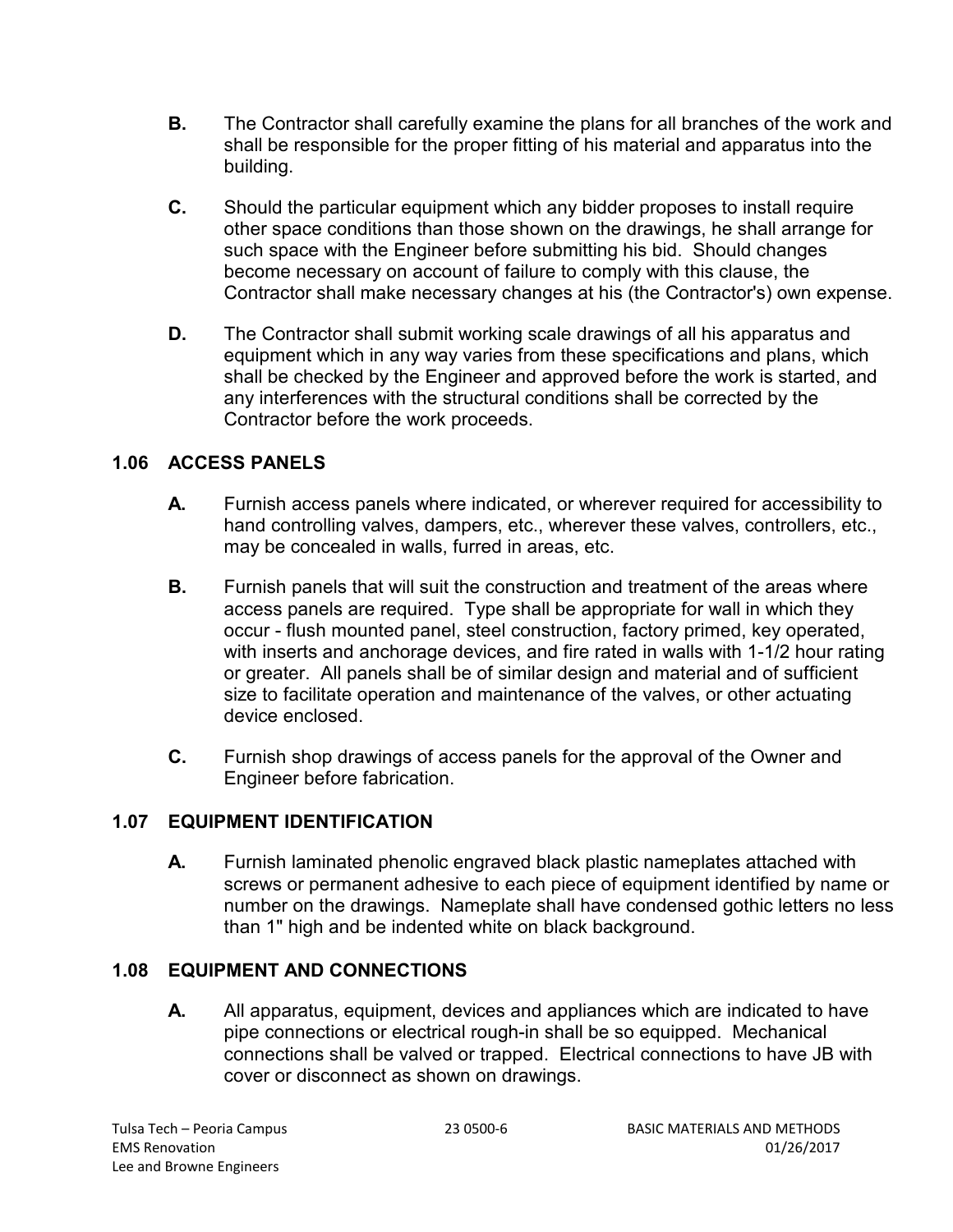# **1.09 CLEANING EQUIPMENT AND MATERIALS**

- **A.** Provide for the safety and good condition of all materials and equipment until final acceptance by the Owner. Protect all materials and equipment from damage. Provide adequate and proper storage facilities during the progress of the work. Special care shall be taken to provide protection for bearings, open connections, pipe coils, pumps, compressors and similar equipment.
- **B.** All fixtures, piping, finished surfaces and equipment shall have all grease, adhesive labels and foreign materials removed.
- **C.** All piping shall be drained and flushed to remove grease and foreign matter. Pressure regulating assemblies, traps, flush valves and similar items shall be thoroughly cleaned. Owner and Engineer shall be given the option to witness the flushing process or to observe the cleaned system before it is filled. Remove, thoroughly clean, and reinstall, all liquid strainer screens after the system has been in operation ten (10) days.
- **D.** Air, oil, and gas piping shall be blown out with clean compressed air or inert gas.
- **E.** When connections are made to existing systems, the Contractor shall do all cleaning and purging of the existing systems required to restore them to the condition existing prior to the start of work. If drain down of existing systems is required to make equipment or piping connections, the Contractor shall be required to perform this drain down at his own expense.

# **1.10 USE OF ALLOCATED SPACES**

**A.** Consult the drawings for spaces allocated to piping, conduits, ducts, etc. The mechanical plans are essentially diagrammatic indicating approximate location of system components. All trades must consult with one another to the end that the available space is best utilized by all. Due consideration shall be given to the pipe, duct and conduit locations so that the accessibility of all the installed lines from access doors, hand holes, etc., is preserved; and space shall not be unnecessarily used by any contractor to save fittings, offsets, etc., whereby any interference results with other trades. Each contractor shall consult the Owner and Engineer for space requirements for his material and equipment whenever same is not clearly indicated on the plans or otherwise provided for. Failure to obtain clearance will leave the contractor liable for removal and relocation of the affected material and equipment.

# **1.11 OPENINGS - CUTTING REPAIRING**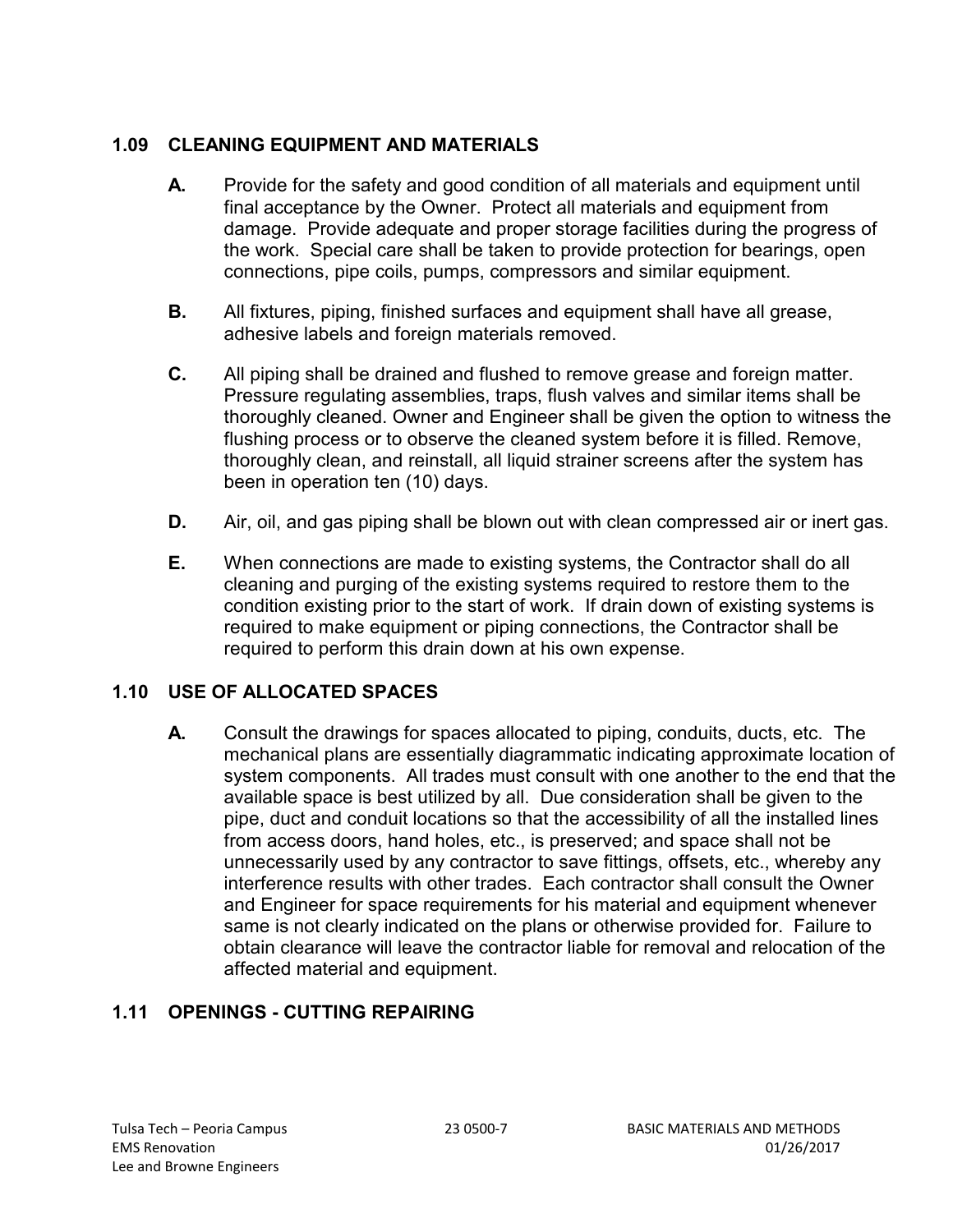- **A.** Sleeves shall be furnished, accurately located and installed in forms before pouring of concrete. This Contractor shall pay all additional cost for cutting of holes as the result of the incorrect location of sleeves.
- **B.** All holes through existing concrete shall be either core drill or saw cut. All holes required shall have the approval of the Owner and Engineer prior to cutting or drilling.

# **1.12 CONDITIONS OF FINAL INSPECTION**

- **A.** The following items must be accomplished and delivered to the Owner and Engineer before request for final inspection and final payment will be acknowledged:
	- **1.** Operating and Maintenance Instruction: Furnish three (3) complete sets of Operating and Maintenance Instructions for mechanical systems and all equipment furnished under this contract.
	- **2.** Furnish start-up, shut-down, and operating instruction for mechanical systems. Instructions to be in laminated plastic cover.
	- **3.** Deliver complete typed test and balance information.
	- **4.** Deliver all mechanical inspection receipts.
	- **5.** A minimum of seven (7) days has been logged on each individual major piece of equipment.
	- **6.** All work and materials as called for by the contract must be complete.
	- **7.** All filters shall be new; all equipment shall be lubricated.
	- **8.** Furnish original copies of the various warranties for mechanical and electrical equipment.

# **1.13 RECORD DRAWINGS AND MANUALS**

- **A.** Job record drawings showing accurate locations of all ducts and piping shall be kept up-to-date. Any changes of location in ducts and piping shall be recorded on the job record drawings. Master copy shall be kept on the job. Transmit job record drawings to the Owner and Engineer before final payment.
- **B.** Operation and Maintenance manuals shall contain manufacturer's literature, cut sheets, performance data, and capacities for all equipment and systems. All items shall be numbered as per plans and specifications with appropriate job I.D. equipment number. Starting, operation, and maintenance data for all equipment shall be included. Bind in 3-ring hard back binder.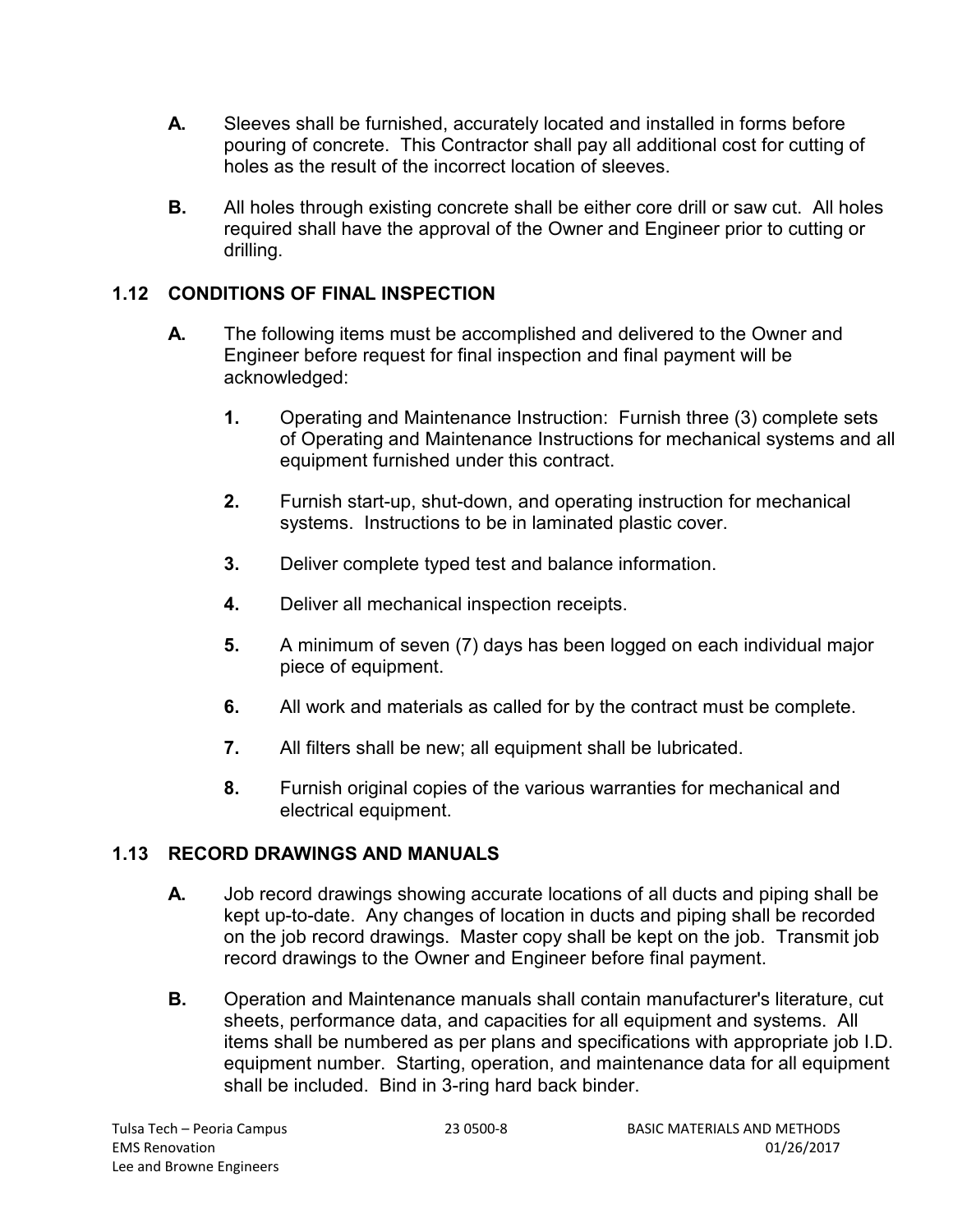# **1.14 TEMPORARY CONDITIONING**

**A.** Equipment furnished as a part of this contract shall not be used for temporary heating or cooling during sheetrock sanding. Temporary heating or cooling shall be designed and applied in a safe manner and shall be compatible with the general conditions of the contract. Where air handlers must be run during construction, the Contractor shall provide temporary filters including 2" cotton pleated media filters in unit and 2" cotton pleated pre-filter upstream of unit filter over all return air openings. Filters shall be provided under Division 23.

# **1.15 PRODUCT STORAGE AND HANDLING**

- **A.** Items specified herein shall be delivered to site properly crated and identified with mark number used on this project and with manufacturer's name and number. Protect all items from physical and weather damage. Rusted or damaged parts of items specified under this section will be cause for rejection.
- **B.** Submit manufacturer's data on materials specified herein.

# **1.16 EXCAVATION AND BACKFILL**

**A.** Provide excavation and backfill for installation of piping or equipment in accordance with these specifications. All trenches under paved areas or inside of building shall be backfilled with sand for a minimum of 6 inches over top of pipe, compacted by water flooding, and tamped to secure a stable base. Remainder of backfill in paved areas shall be in a similar manner unless specified otherwise.

# **1.17 INTERRUPTION OF SERVICES**

**A.** While work is in progress, except for designated short intervals during which connections are to be made, continuity of service shall be maintained to all existing systems. Interruptions shall be coordinated with the Owner as to time and duration. The Contractor shall be responsible for any interruptions to service and shall repair any damages to existing systems caused by his operations.

# **PART 2 - PRODUCTS**

# **2.01 GENERAL**

**A.** Meet all requirements of the materials and methods specified herein and in subsequent sections. All manufacturers of items furnished for this project shall be firms with not less than three (3) years successful production and operation experience, unless specified otherwise.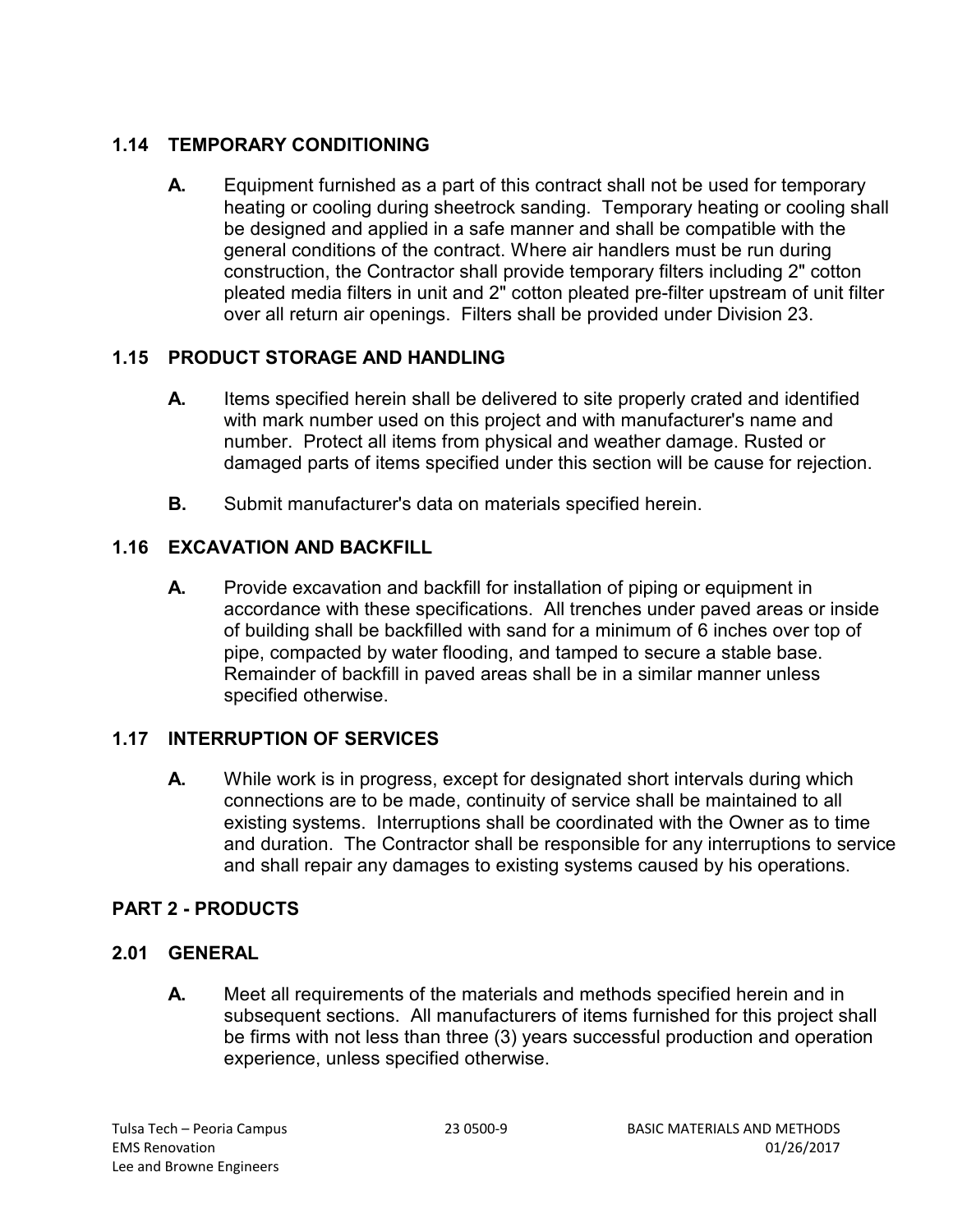## **PART 3 - EXECUTION**

#### **3.01 GENERAL**

- **A.** Install all products specified in this section and subsequent sections in accordance with manufacturer's recommendations, in accordance with good and accepted engineering practice, and as specified herein.
- **B.** Furnish and install safety guards, sheet metal or expanded metal, around all pieces of rotating equipment, fans, belts, shafts, etc., in accordance with requirements of governmental authorities.
- **C.** This Contractor shall be responsible for furnishing and setting sleeves for all piping through concrete or masonry not otherwise provided for. Special attention is called to the cutting of all necessary holes in the walls, floors, or ceilings for running of ducts, pipes, etc.; should this become necessary, it shall be subject to approval of the Owner and Engineer.
- **D.** Provide housekeeping pads under floor mounted equipment. This Contractor shall coordinate the location and size of concrete pads required for the support of equipment furnished under this division. Furnish and install all required anchor bolts in concrete bases. Bases shall extend a minimum of 3 inches beyond the equipment base, unless noted otherwise. Grout pump bases. Trowel smooth. Install anchor bolts in pipe sleeves.
- **E.** All steel supports shall be made up of steel channels, angles, and pipe stands, of the proper size and connected by welding.

### **3.02 SYSTEM COMMISSIONING**

- **A.** As part of the initial startup, testing and checkout of the systems, the Division 23 contractor shall review all aspects of system operation and performance. Correct all deficiencies which are discovered. The contractor shall ensure all systems and equipment are clean. Wipe all equipment down with a wet cloth. Vacuum out the interior of equipment. The contractor shall develop punch lists of incomplete or incorrect work during a walk-through with his subcontractors and ensure that all work is corrected prior to requesting final observation.
- **B.** As part of the balancing operation, the prime Division 23 contractor shall furnish to the test and balance subcontractor all sheaves, dampers, etc. required for proper system balance.

### **3.03 CLOSEOUT**

**A.** Provide neatly arranged Operations and Maintenance Manuals before request for final payment. O & M manuals shall contain all maintenance and operation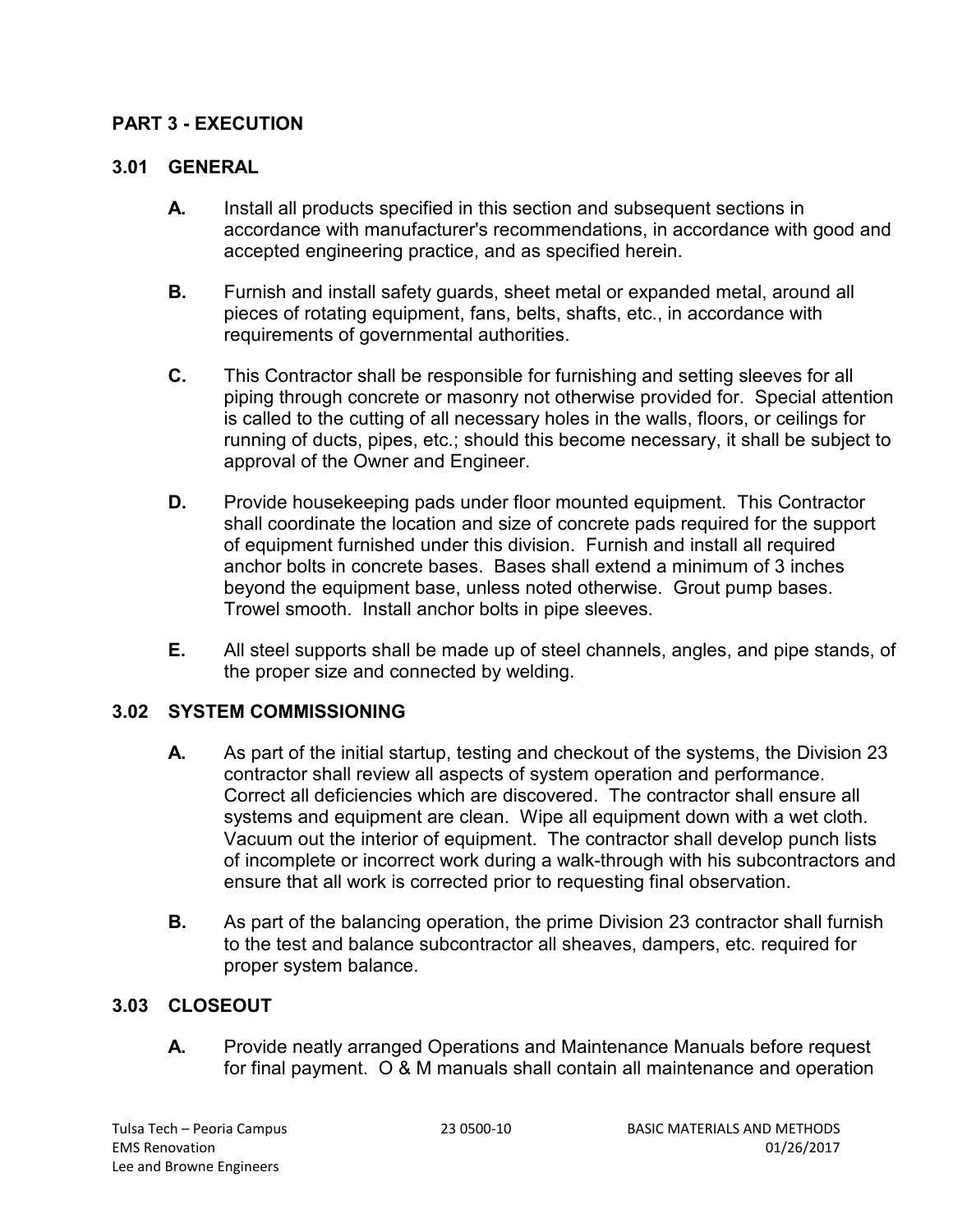data necessary for the equipment and systems installed. Include list of recommended spare parts. Manuals shall be in three-ring hardback binder. Provide three (3) copies.

**B.** Submit accurate job record drawings before request for final payment.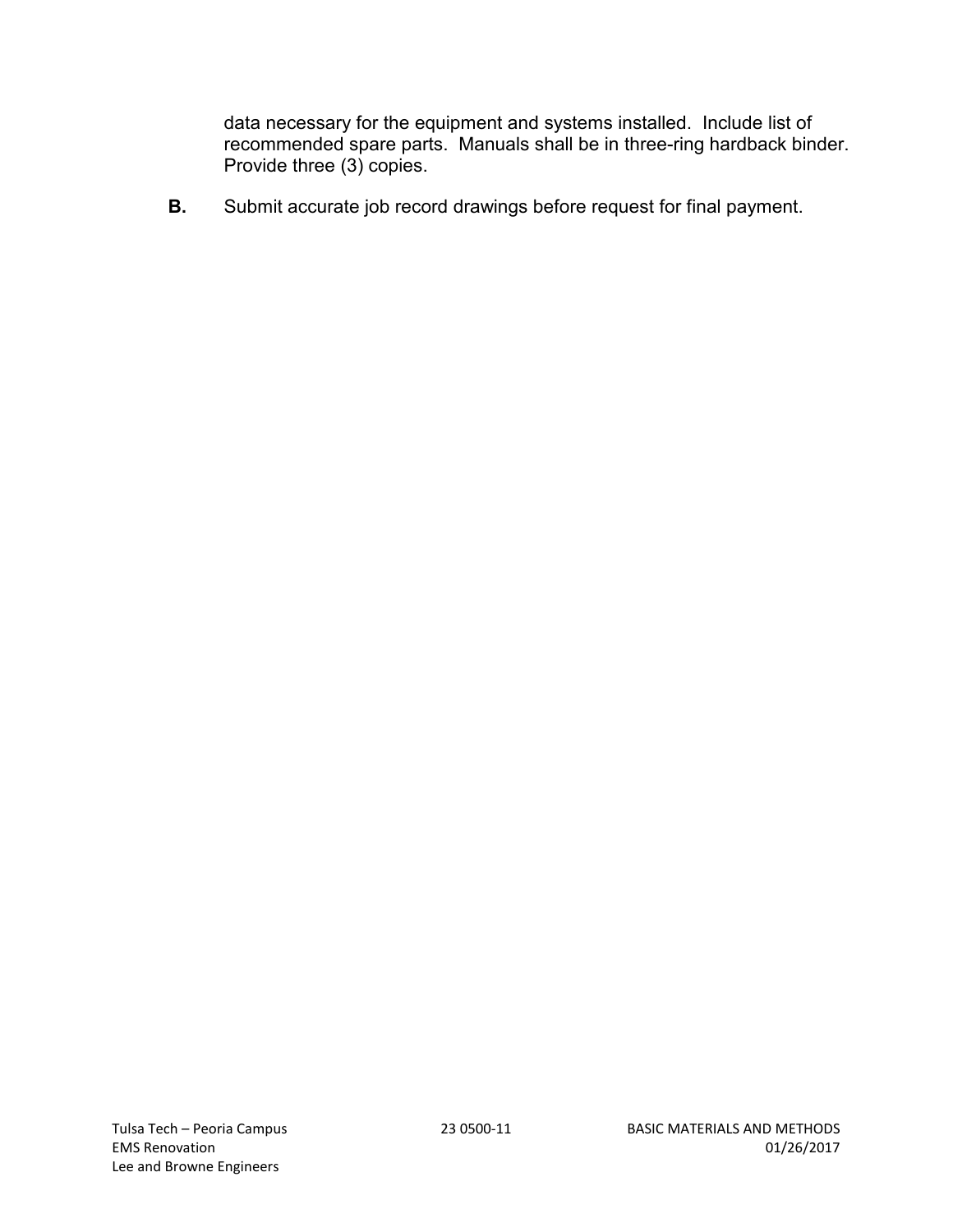### **VALVES**

#### **PART 1 - GENERAL**

#### **1.01 DESCRIPTION**

- **A.** Provide and install valves where indicated on the drawings, or as required to make the systems complete per equipment specifications and manufacturer's recommendations. Valves shall be of the type indicated on the plans.
- **B.** All valves shall be full line size unless otherwise noted. Valves 2" and smaller shall be screwed type; 2-1/2" and larger shall have flanged end connections, unless noted otherwise.
- **C.** All branch water lines shall have isolation valves installed whether indicated on the drawings or not.
- **D.** Valves shall be provided on inlet and outlet connections to all equipment. Exact locations shall be coordinated on the job site.
- **E.** Valves shall be provided at inlet and/or outlet of all fixtures and apparatus.
- **F.** Each specific type of valve used on the project shall be from a single manufacturer.
- **G.** Provide necessary drain valves at low points in systems to drain all piping systems.
- **H.** Further specific requirements for valves may be found in Section PIPING SYSTEMS or sections relating thereto.

#### **PART 2 - PRODUCTS**

#### **2.01 VALVES**

- **A.** Furnish and install all valves that are indicated on the plans or that may be necessary to make the system complete. Valves shall be same manufacture throughout job insofar as possible. Unless otherwise noted, valves shall be 150 pound pressure class.
- **B.** On the top of all supply risers and at all other places where air may be trapped in the hydronic piping, furnish and install a manual air vent. Where automatic air vents are specified or used at the Contractor's discretion, pipe relief to floor drains.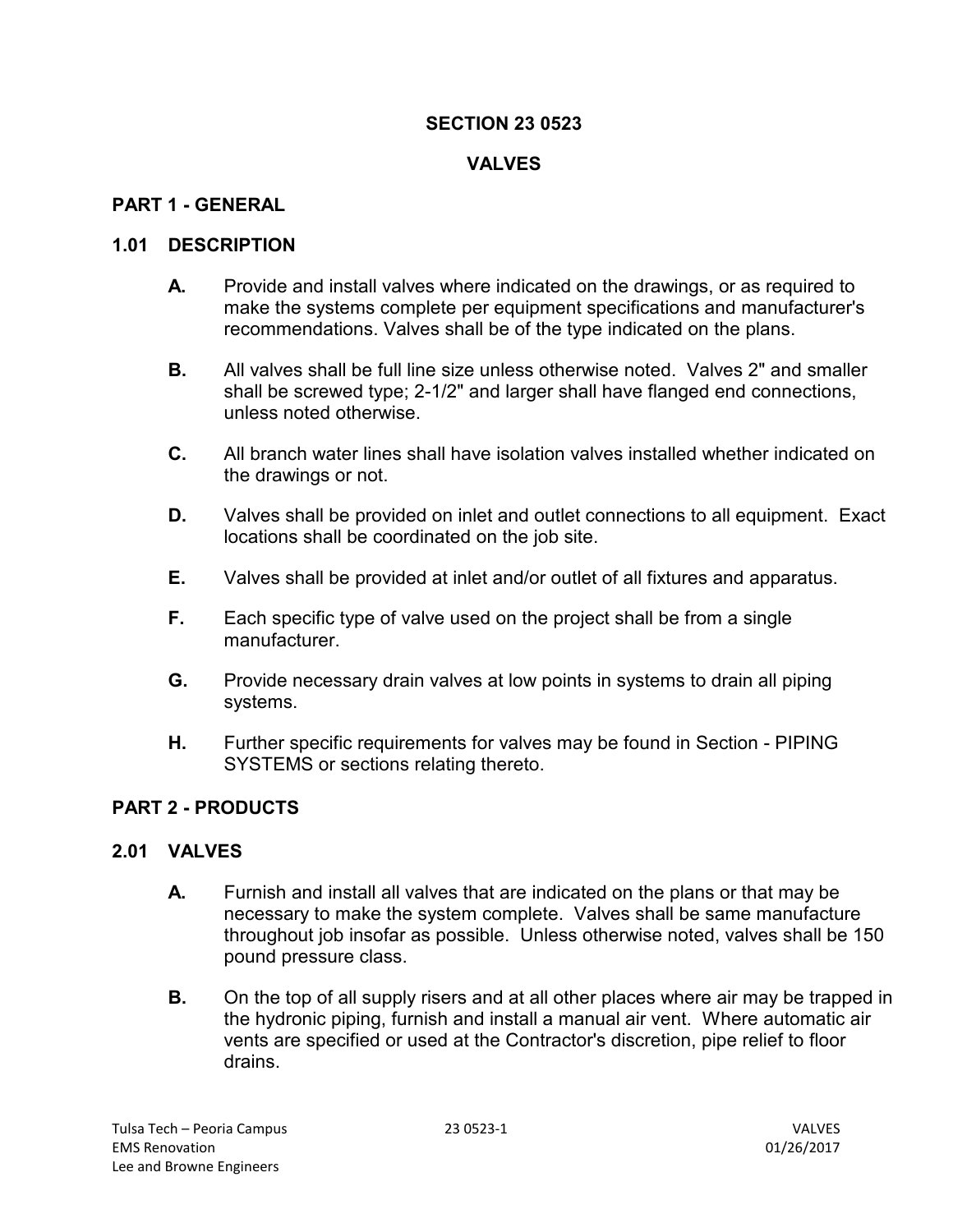- **C.** All gate and globe valves shall be designed for repacking under pressure when fully opened. Packing boxes shall have adequate depth to allow space for sufficient amounts of stem packing. Stem packing for all bronze and iron valves shall be braided teflon.
- **D.** Malleable iron handwheels and gland followers shall be furnished on all bronze gate and globe valves. The pressure-temperature rating of valves shall not be less than the design criteria applicable to all components of the system.
- **E.** Bronze valves rated for 150 psig saturated steam shall have pressure containing parts made of materials with physical properties of not less than ASTM Specification B-62. Bronze globe, angle, check and gate valves rated for 300 psig saturated steam shall have pressure containing parts made of materials conforming to ASTM Specification B-6l.
- **F.** Check valves in pump discharge lines shall be spring-loaded non-slam type, with globe style body constructed of cast iron or semi-steel with stainless steel spring and screws and bronze trim.
- **G.** Bronze ball valves rated for 150 psig saturated steam shall have pressure containing parts with physical properties not less than ASTM Specification B-584. Ball valves shall be two-piece, full port equipped with blowout proof stems, stainless steel ball, and separate packing nut with adjustable stem packing. Packing shall be Buna-N, Teflon or Teflon impregnated. No forged yellow brass (more than 15% zinc) valves will be allowed.
- **H.** Iron valves shall have pressure containing parts conforming to ASTM Specification A-126, Grade B. Wedge and seat ring material for iron valves shall conform to ASTM Specification B-62 for 125 psig rated valves and ASTM Specification B62/B584 for 250 psig rated valves. OS&Y gates which fasten the wedge to the stem by threads shall be secured by a silicon bronze pin. Valves in steam service shall be OS & Y type.
- **I.** Plug valves shall be lubricated plug type with cylindrical plug, semi-steel construction, 200 W.O.G., rectangular port full pipe area design. Balance valves in water service shall have dial indicator, pointer, and memory stop. Each valve shall be wrench operated and be furnished with a wrench.
- **J.** Lug body butterfly valve, 150 psig ANSI rating. Ductile or cast iron body through 12" size, aluminum bronze disc, 416 S.S. shaft, 3 shaft support bushings, EPDM seat fully covering inside of body and act as flange gaskets, designed for full open end pressure shutoff, all sizes 6" and larger to have gear operator with position indicator. Above 12" size, body shall be ductile iron.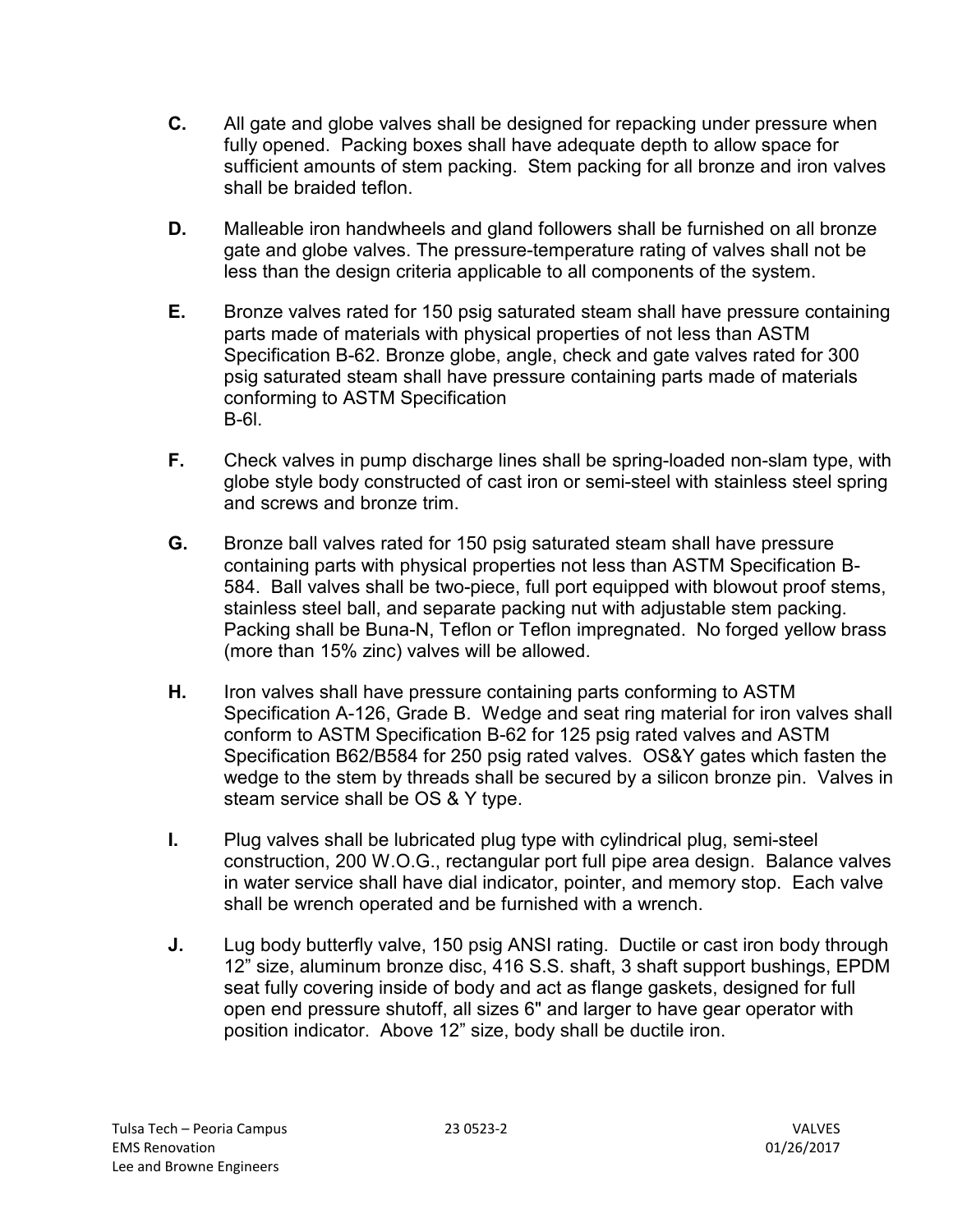- **K.** Unless noted otherwise, balance valves in water service shall have globe style body rated at 175 psig W.P. for iron and 240 psig W.P. for bronze at 250F. Valves 2" and smaller shall have bronze bodies with threaded ends. Valves 2- 1/2" and larger shall have iron bodies with flanged ends, ANSI Class 125/150. Each valve shall have two metering/test ports with internal check valves and protective caps. Valves shall be equipped with visual position readout and concealed memory stops.
- **L.** Submittal data required for valves shall consist of manufacturer's name, size, figure number, detailed technical drawings and appropriate engineering information.
- **M.** On lines made up of copper tube, size 3" and less, the following schedule for 150 pound valves shall prevail:

|                    | Crane | <b>Nibco</b> | <b>Misc</b>   |
|--------------------|-------|--------------|---------------|
| <b>RS</b> Gate     | 431UB | $T-134$ (UB) |               |
| Globe              | 7TF   | $T-235-Y$    |               |
| <b>Swing Check</b> | 137   | $T-433-Y$    |               |
|                    |       |              | Hammond 8303A |
| Ball (Up to 2")    |       | T-585-70-66  | Apollo 77C    |
|                    |       |              | Watts B6080SS |
| Balance (Up to 2") |       | T-1710       |               |

#### **150 Pound Bronze:**

**N.** On lines made up of carbon steel, the following schedule for 125/150 pound valves shall prevail:

### **125/150 Pound Bronze and Iron:** (2" and smaller valves)

|                    | Crane | <b>Nibco</b> | <b>Misc</b>   |
|--------------------|-------|--------------|---------------|
| RS Gate (Water)    | 431UB | $T-134$ (UB) | -             |
| RS Gate (Steam)    | 634E  | $T-174-A$    |               |
| Globe (Water)      | 7TF   | $T-235-Y$    |               |
| Globe (Steam)      | 382P  | -            |               |
| <b>Swing Check</b> | 137   | $T-433-Y$    |               |
| Ball               | -     | T-585-70-66  | Hammond 8303A |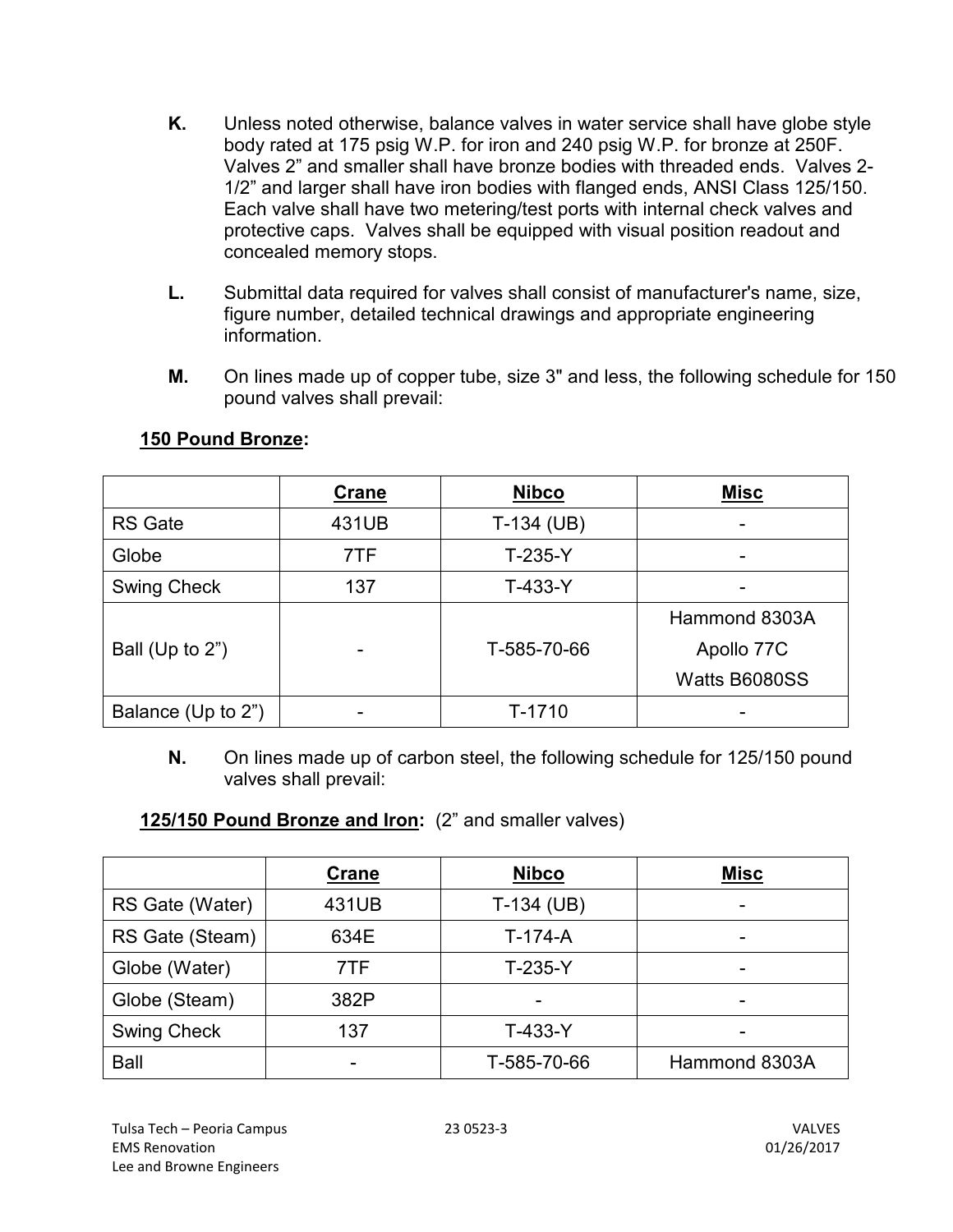|                        |   |        | Apollo 77C                  |
|------------------------|---|--------|-----------------------------|
| <b>Balance</b>         |   | T-1710 |                             |
| Non-Slam Check         | - |        | <b>Metraflex Series 700</b> |
| <b>Lubricated Plug</b> |   |        | Resun D-125                 |

**125/150 Pound Iron:** (2-1/2" and larger)

|                        | <b>Crane</b>           | <b>Nibco</b> | <b>Misc</b>                  |
|------------------------|------------------------|--------------|------------------------------|
| NRS Gate (Water)       | 461                    | $F-619$      |                              |
| OS&Y Gate (Steam)      | $465 - \frac{1}{2}$    | $F-617-0$    |                              |
| <b>OS&amp;Y Globe</b>  | 351                    | $F-718-B$    |                              |
| <b>Swing Check</b>     | 373                    | $F-918-B$    |                              |
| <b>Ball</b>            |                        | $F-510$      |                              |
| <b>Butterfly</b>       | Crane<br>Quartermaster | LD-2000      | <b>Centerline Series 200</b> |
| <b>Balance</b>         |                        | F-737        |                              |
| Non-Slam Check         |                        | $F-910-B$    | <b>Metraflex Series 900</b>  |
| <b>Lubricated Plug</b> |                        |              | Resun D-126                  |

# **PART 3 - EXECUTION**

# **3.01 INSTALLATION**

- **A.** All valves shall be installed in accessible locations. Provide 1" diameter brass tags with black indented valve numbers secured with figure eight hooks for all major valves. Provide typewritten list of these valves with size, description, and location in equipment room. See valve chart and label specification.
- **B.** Valves shall be installed in a manner consistent with the best workmanship practices, shall be neat in appearance, and grouped so all parts are easily accessible.
- **C.** All valves shall be installed with unions or flanges so as to be removable.
- **D.** All valves which have stems of insufficient length to extend through insulation (e.g., ball valves) shall have extended stems to allow lever or wheel handle to operate smoothly and satisfactorily without interference with pipe insulation. The Contractor shall coordinate this during field installation and supply necessary number of extended stems.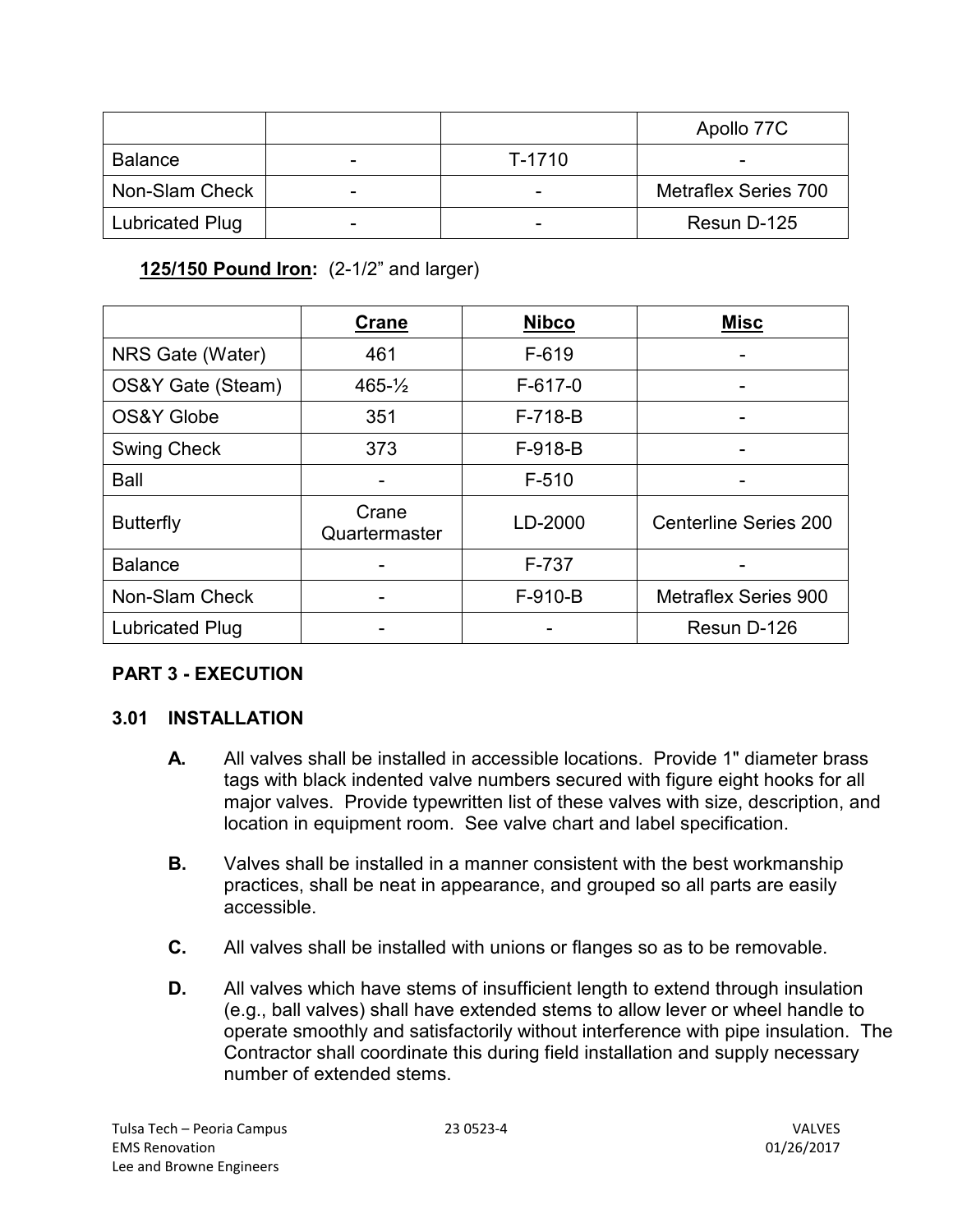# **PAINTING AND IDENTIFICATION**

### **PART 1 - GENERAL**

#### **1.01 DESCRIPTION**

- **A.** All finish painting shall be performed under the Painting Section of these specifications.
- **B.** The protective painting of equipment and piping, etc., shall be performed under this section.
- **C.** All equipment shall be delivered to job with a suitable factory finish. Damaged spots shall be refinished to present a neat and workmanlike appearance.
- **D.** All piping exposed in mechanical and equipment rooms or in inhabitable spaces, or concealed in accessible pipe spaces, or in other accessible spaces shall be color coded.
- **E.** Color coding shall be performed after finish painting has been completed. Color coding, stenciling, and identification shall be provided under DIVISION 23.

### **PART 2 - PRODUCTS**

#### **2.01 COATINGS**

**A.** All underground and outdoor ferrous pipes shall be given a liberal coat of acid resisting paint having a bituminous base before back-filling.

### **2.02 PROTECTIVE PAINTING**

- **A.** Paint all natural gas piping exposed to weather with galvanized paint.
- **B.** Paint and materials shall be equal to Pratt and Lambert. Use stenciled, painted letters and bands on piping for identification. Do not use tape or plastic bands.

### **PART 3 - EXECUTION**

#### **3.01 INSTALLATION**

- **A.** No nameplates on equipment shall be painted and suitable protection shall be given to same.
- **B.** Color coding shall be as scheduled on plans. Bands to be on 20'-0" centers.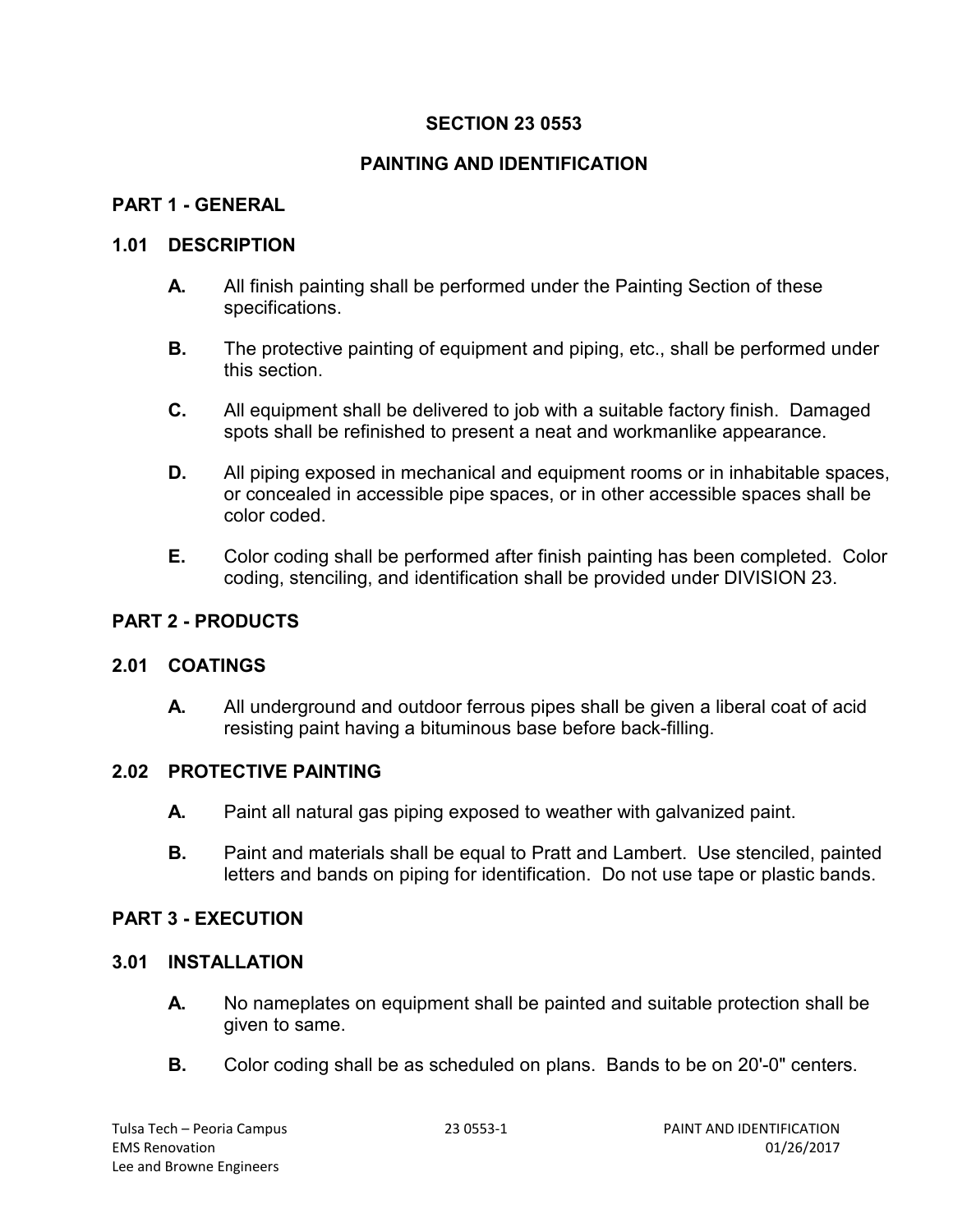**C.** Arrows showing direction of flow shall be on the pipes at strategic points, and in general on each straight section of piping longer than 20'-0" and at each stencil label.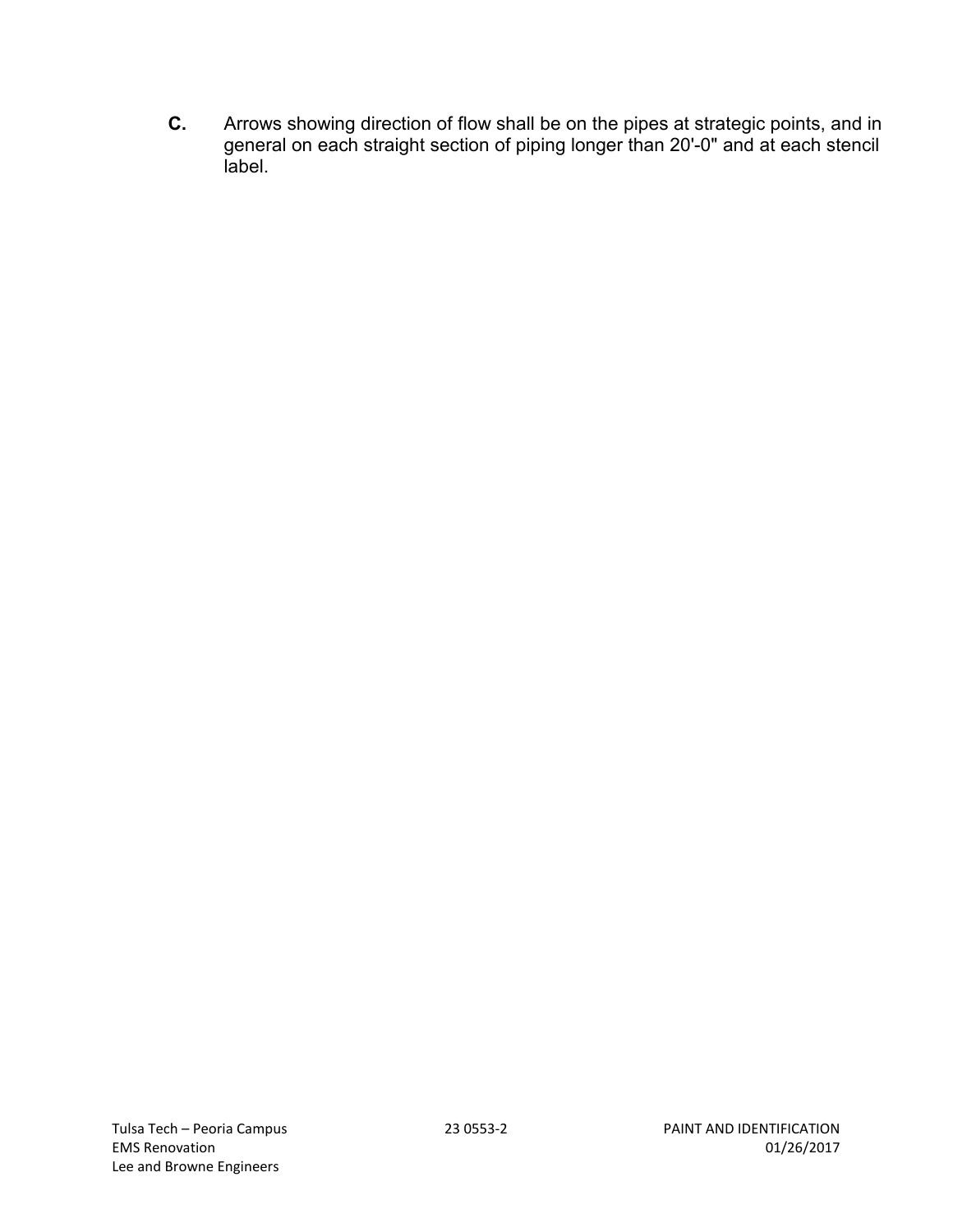### **TESTING, ADJUSTING, AND BALANCING**

#### **PART 1 - GENERAL**

#### **1.01 DESCRIPTION**

**A.** Provide all testing, adjusting, and balancing work required to achieve the satisfactory performance of the systems all in accordance with these specifications and applicable codes and standards.

#### **PART 2 - PRODUCTS**

#### **2.01 GENERAL**

- **A.** Provide all necessary calibrated equipment and qualified personnel to perform the required tests. The systems shall be complete and in full working order before balance work begins.
- **B.** Air Balance.
	- **1.** Air balance shall be by a firm with at least ten years experience in this field. The firm shall be independent from the DIVISION 23 Contractor and shall not be a sheet metal sub-contractor.
- **C.** Water Balance.
	- **1.** Water balance shall be by a firm with at least ten years experience in this field. The firm shall be independent from the DIVISION 23 contractor.
- **D.** Balance contractor shall be AABC or NEBB licensed and certified with current certifications.

### **PART 3 - EXECUTION**

### **3.01 TESTING - AIR SIDE**

**A.** When the installations are completed, all equipment and ducts shall be cleaned of all debris. The control dampers, air control devices, units, etc., shall be adjusted and the whole system put in first class operating condition. Following this, the various systems shall be operated under actual load conditions for a period of one week, or more, for final adjustment and approval. This final test shall be made in the presence of the Owner's representative.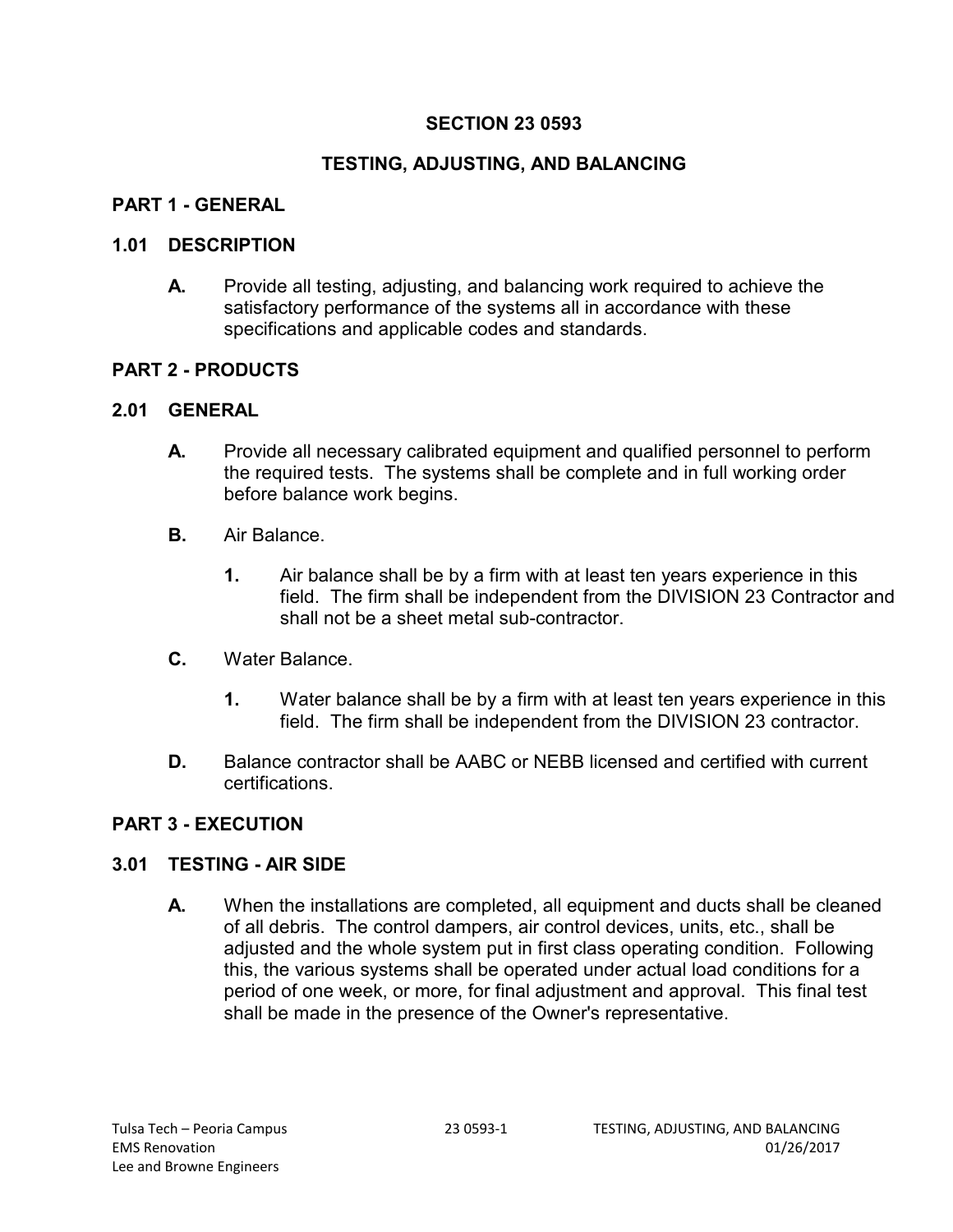**B.** Furnish three (3) complete operating instructions for air conditioning system, heating systems and ventilation systems. Instructions shall be enclosed in laminated plastic covers, and shall be hung near equipment to which they apply.

# **3.02 TESTING - WATER SIDE**

**A.** Before the piping of the various systems has been covered or furred in, hydrostatically test the systems to 125 psi, unless specified otherwise herein. Any and all leaks shall be repaired; caulking of pipe and fittings will not be permitted. Tests of all systems shall be for a 48 hour period and in the presence of the Engineer, Owner and Local Inspectors. After all leaks have been repaired and the work is acceptable to the Engineer and Owner, a second test of the entire system shall be made for 48 hours, with all equipment functioning as it will be after acceptance by the Owner. When this test is completed and accepted by the Owner and Engineer, the Contractor may install all insulation, and paint all equipment, as herein specified. The Owner's operators shall be made thoroughly acquainted with the functioning of the entire system and the various equipment during this testing period.

### **3.03 ADJUSTING AND BALANCING OF AIR CONDITIONING AND HEATING SYSTEMS - AIR SIDE**

- **A.** Air balance work shall be performed prior to other balance work, except where readings require otherwise. The Division 23 contractor shall furnish to the test and balance subcontractor all necessary sheaves, dampers, etc. for accomplishing the balance work. Prior to the request for final observation, the Contractor shall make the following tests and furnish a copy of the results to the Engineer for his approval:
	- **1.** Check the rotation of each piece of rotating equipment.
	- **2.** Check alignment of each piece of rotating equipment, including the alignment of V-belt drives, belt guards, couplings, etc.
	- **3.** Check the ampere input of each motor against the nameplate rating of that motor.
	- **4.** Check the heater coil in the starter against the size recommended for suitable protection by the starter manufacturer.
	- **5.** Check the speed of each belt driven piece of equipment against the manufacturer's recommendation as shown on shop drawings or certified performance curves.
	- **6.** Check the capacity of each fan from manufacturer's certified performance curves and speed data obtained on the job. Include copy of fan curve in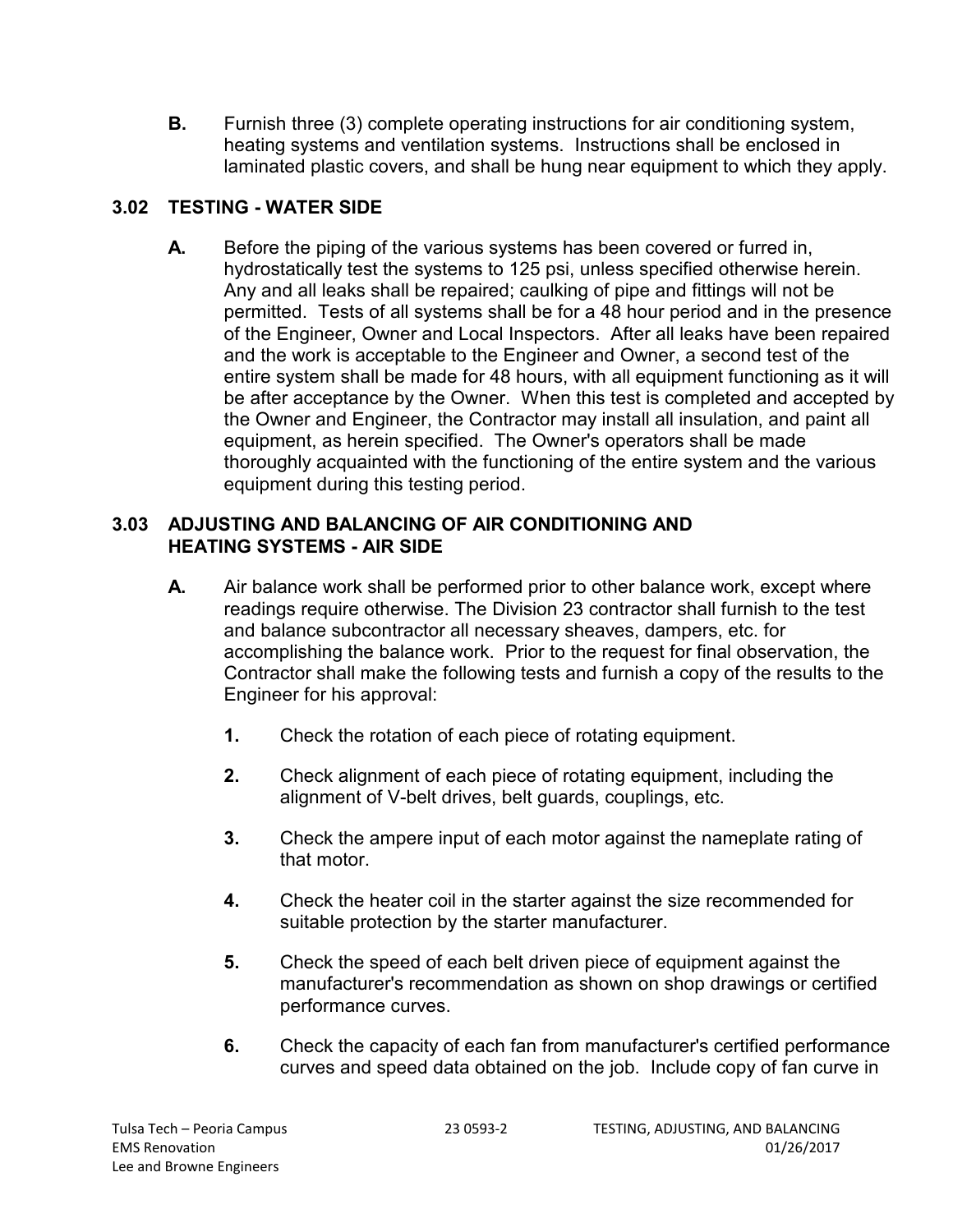balance report. Mark design conditions and final balance conditions on curve.

- **7.** Check the capacity of each fan by using an anemometer traverse across the coils or filters where physically possible.
- **8.** Make Pitot tube traverse of main supply and obtain design CFM at fans within +5%.
- **9.** Test and record system static pressures and fan suction and discharge static pressures.
- **10.** Test and adjust system for design CFM recirculated air.
- **11.** Test and adjust system for design CFM outside air.
- **12.** Test and record entering air temperatures (db heating and cooling).
- **13.** Test and record entering air temperatures (wb cooling).
- **14.** Test and record leaving air temperatures (db heating and cooling).
- **15.** Test and record leaving air temperatures (wb cooling).
- **16.** Air balance shall be accomplished by slowing the central fan to the lowest possible speed while still achieving diffuser air flow, then adjusting duct dampers, and finally adjusting diffuser dampers. Change sheaves, if necessary, to accomplish proper fan speed.
- **17.** Adjust all main supply and return air ducts to proper design CFM.
- **18.** Adjust all zones to proper design CFM, supply and return.
- **19.** Test and adjust each diffuser, grille, and register to within 10% of design requirements.
- **20.** Identify each diffuser, grille, and register as to location and area.
- **21.** Identify and list size, type, and manufacturer of diffusers, grilles, registers, and all testing equipment. Use manufacturer's rating on all equipment to make required calculations.
- **22.** In readings and tests of diffusers, grilles, and registers, include required FPM velocity and test FPM velocity, and required CFM and test CFM after adjustments.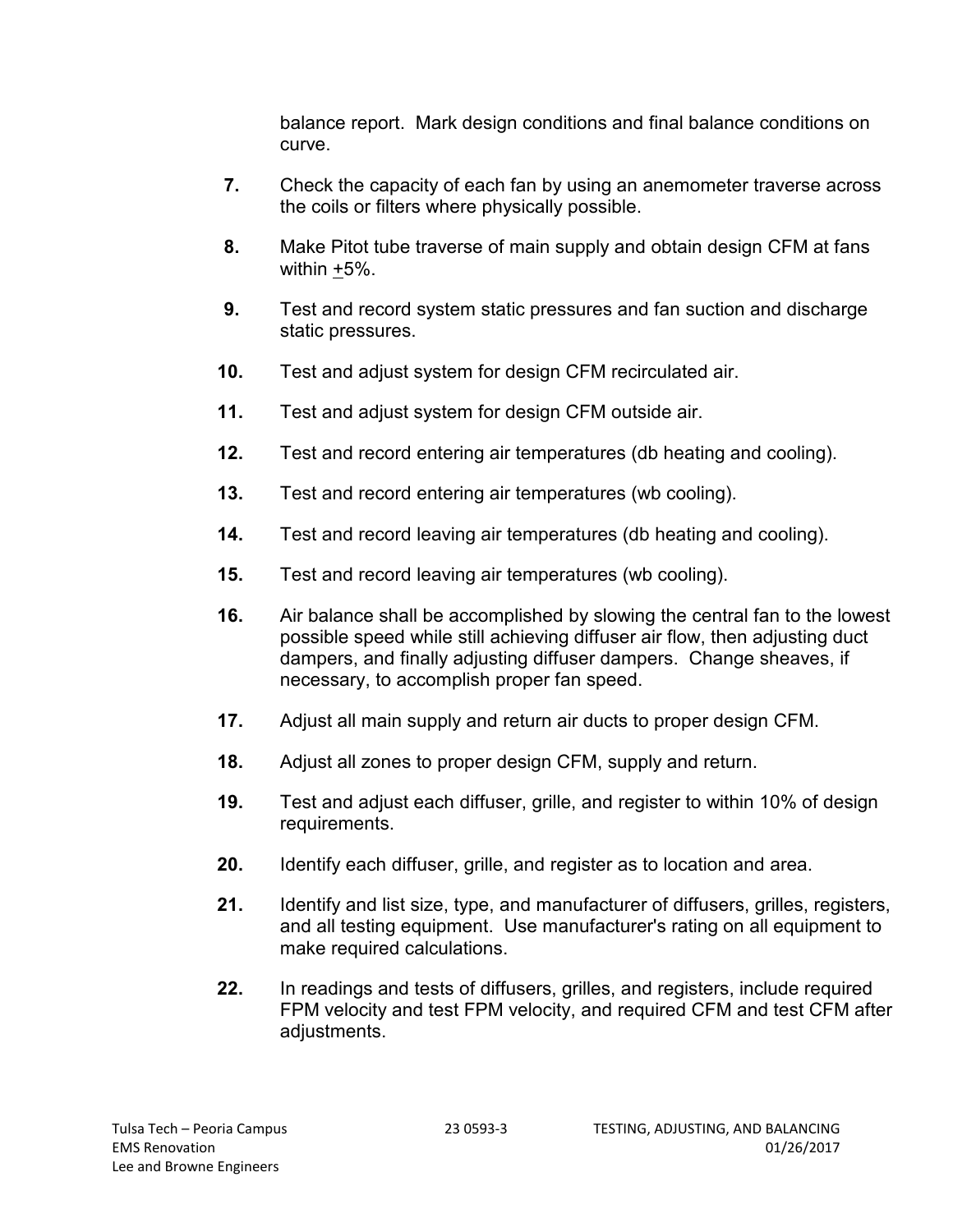- **23.** As part of this contract, the Contractor shall make any changes in the pulleys, belts, and dampers, or add any dampers, as required for correct balance.
- **24.** Check the adjustment and operation of all temperature control equipment on the job.
- **25.** Eliminate all duct flutters, splitter noises, excessive vibration and other noises in the air distribution system.
- **26.** Upon completion of air balance work, check with sling psychrometer the dry and wet bulb temperature in a sufficient number of locations to assure the lack of hot and cold spots.
- **27.** Make any necessary adjustments to obtain satisfactory conditions in each and every space or portion thereof, in the opinion of the Engineer.

#### **3.04 ADJUSTING AND BALANCING OF AIR CONDITIONING AND HEATING SYSTEMS - WATER SIDE**

- **A.** Prior to the request for final observation, the Contractor shall make the following tests and furnish a copy of the results to the Engineer for his approval:
	- **1.** Check the rotation of each piece of rotating equipment.
	- **2.** Check alignment of each piece of rotating equipment, including the alignment of drives, guards, couplings, etc.
	- **3.** Check the ampere input of each motor against the nameplate rating of that motor.
	- **4.** Check the heater coil in the starter against the size recommended for suitable protection by the starter manufacturer.
	- **5.** Check the capacity of each pump from manufacturer's certified performance curves and head data obtained on the job. Include copy of pump curve in balance report. Mark design conditions and final balance conditions on curve.
	- **6.** Verify pump impeller size by closing pump discharge valve to create noflow condition.
	- **7.** Adjust pump balance valve to design flow condition.
	- **8.** Bleed all air out of system before beginning water balance and verify water flow is clean and free from accumulations of dirt, scale, and sludge.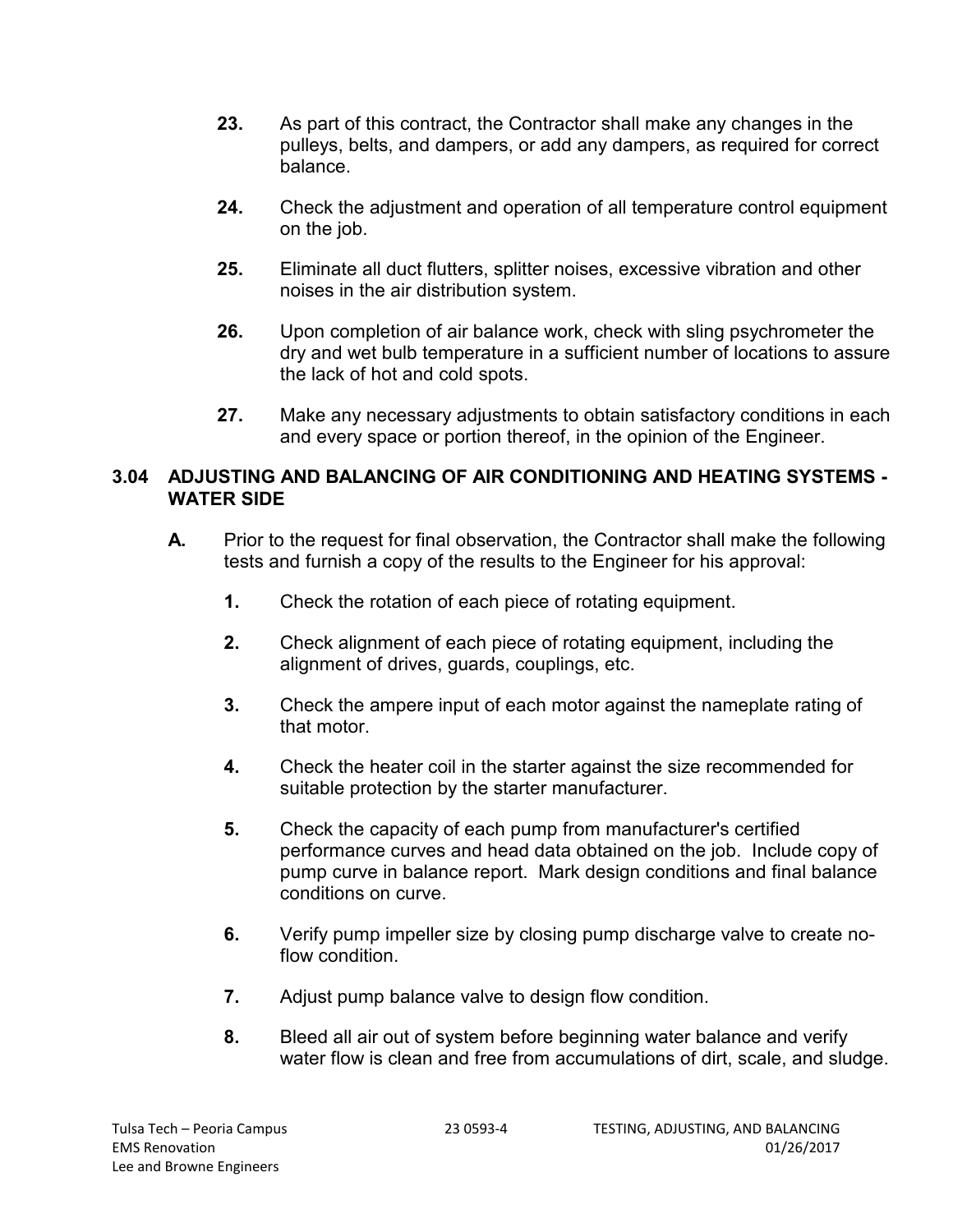- **9.** Check and report pressure drop across each system component where taps and/or gauges are provided.
- **10.** Measure and report water temperature drop/rise across equipment under full heating and full cooling.
- **11.** Verify and perform all test and balance work with specified solution liquid in pipes (e.g. water glycol mixture, etc.).
- **12.** Balance water flow to each water coil and at each pump to flow rates specified.

# **3.05 SUBMITTAL FORMS**

**A.** The Contractor must submit test and balance reports with all of the above field measured data included. The reports shall be signed and dated by the individual actually making the tests. The reports shall list specified conditions and actual measured conditions. Use SMACNA, NEBB, or AABC forms.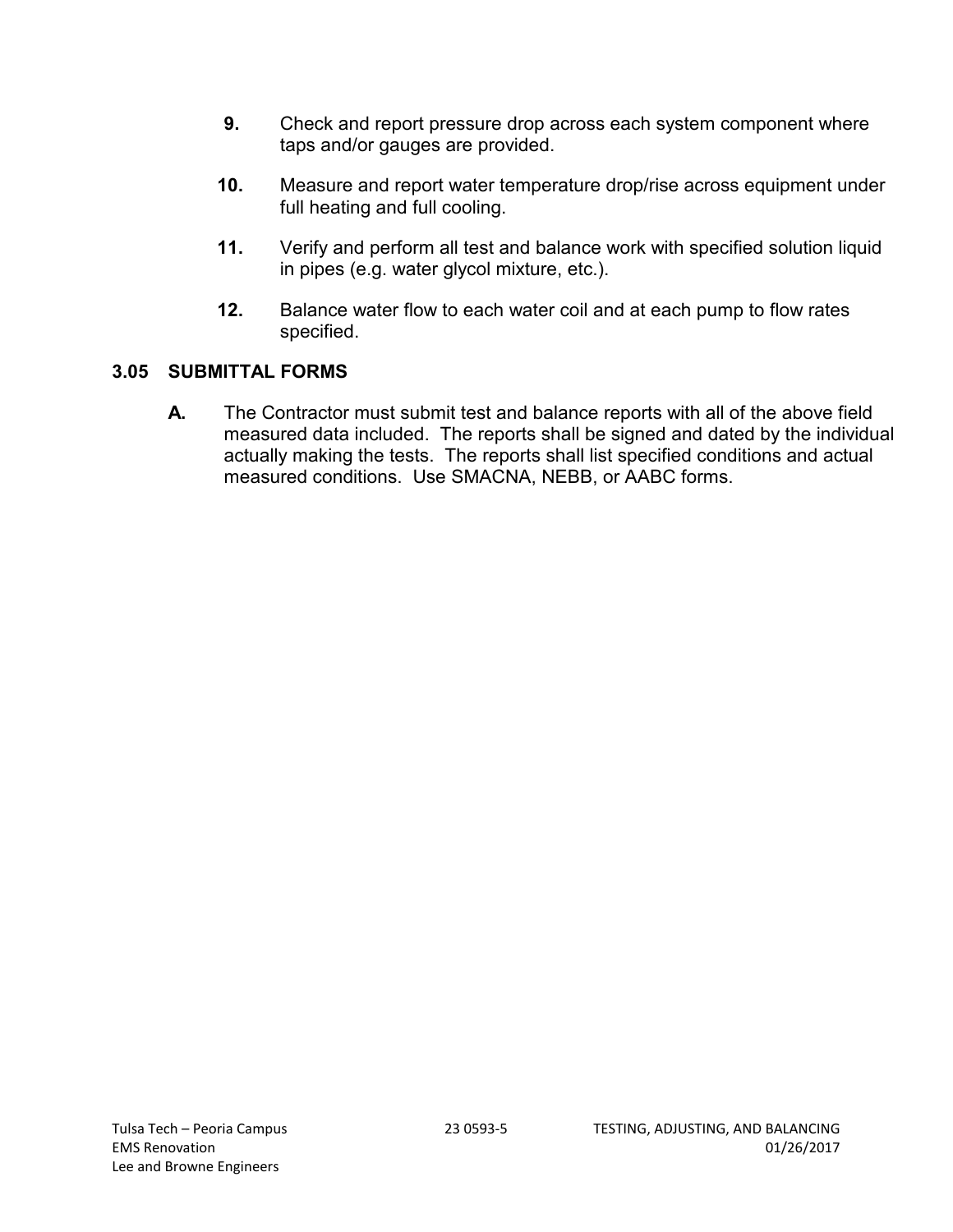#### **EQUIPMENT**

#### **PART 1 - GENERAL**

#### **1.01 DESCRIPTION**

- **A.** Refer to Section BASIC MATERIALS AND METHODS for requirements relating to equipment furnished under this section.
- **B.** Furnish and install all equipment specified herein and as indicated on the drawings.

#### **1.02 CODES**

**A.** Equipment shall be manufactured and designed in accordance with all applicable local, state, federal, and industry codes and standards. Ratings and performance shall be guaranteed and certified by nationally recognized testing laboratories and institutes.

#### **1.03 QUALITY ASSURANCE**

**A.** Manufacturer of equipment shall have produced and placed into successful operation equipment of similar design to that furnished on this project for at least three (3) years prior to submitting bid.

#### **1.04 PRODUCT STORAGE AND HANDLING**

- **A.** Equipment shall arrive to site properly crated and in perfect condition. Protect equipment on site from physical and weather damage. Coat metal parts, threaded connections, etc., with rust preventive material if to be stored for prolonged period. Damaged equipment due to Contractor's improper rigging or handling, due to manufacturing error, or any other reason must be replaced. Repaired equipment will not be accepted without the specific written approval of the Engineer.
- **B.** Submit manufacturer's drawings giving capacity data, construction details, performance curves, noise levels, and other pertinent data as requested by the Engineer.

#### **PART 2 - PRODUCTS**

#### **2.01 GENERAL**

**A.** Refer to specific sections included herein for detailed specifications on equipment.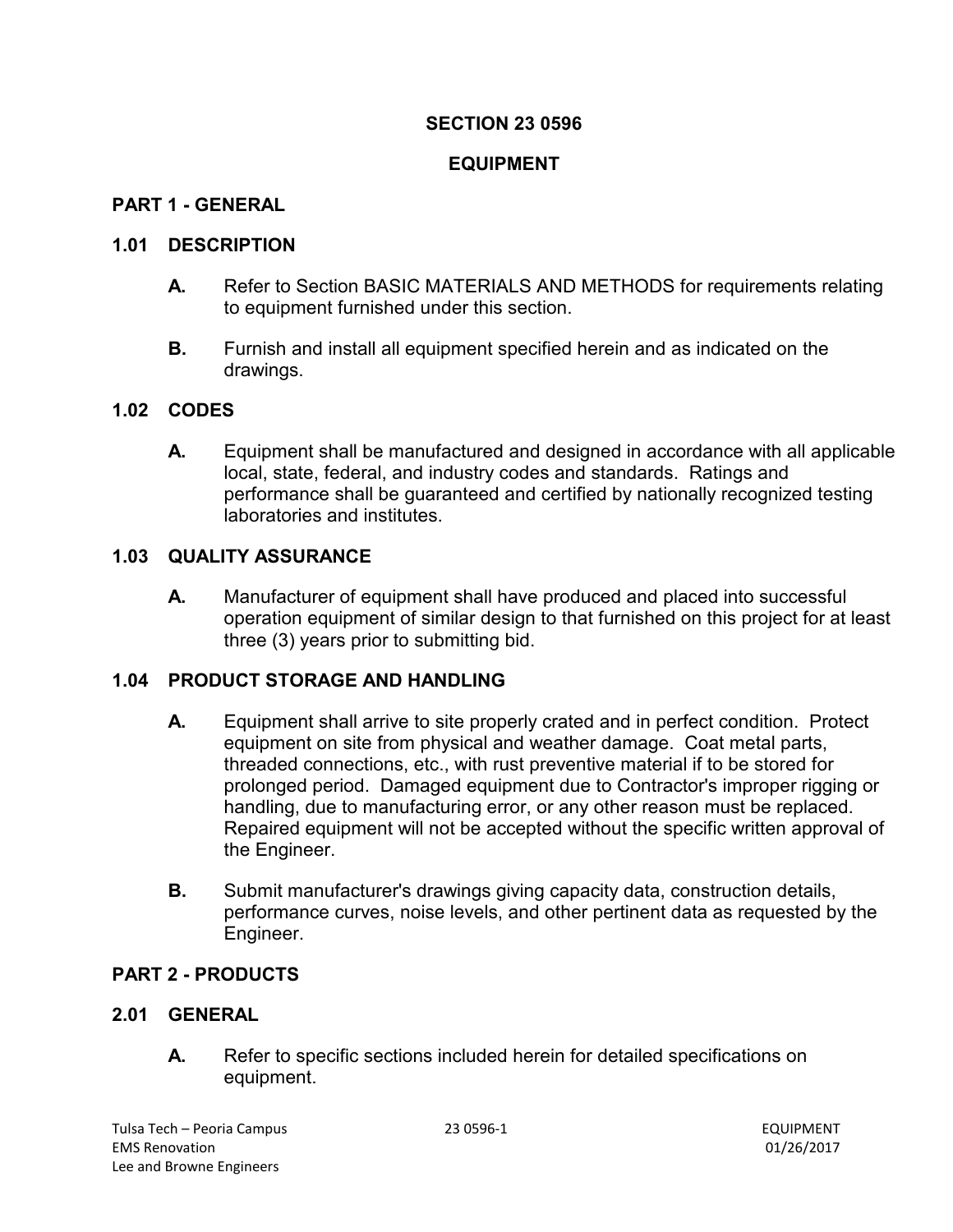# **2.02 EQUIPMENT CONCRETE EXPANSION ANCHORS**

- **A.** The Contractor shall furnish and install stud type (male thread) concrete anchors for anchoring equipment to concrete pads or anchoring equipment to concrete for ceiling supported equipment with hanger rods.
- **B.** Drilled-in concrete expansion anchors, complete with washers and nuts, shall be externally threaded wedge expansion bolt anchors (split ring or separate wedge pairs) complying with the dimensional requirements of Federal Specification FF-S-325 Group 11 Type 4 Class 1, Interim Amendment 3.
- **C.** Anchor components shall be made from high strength carbon steel (except where stainless steel is otherwise specified). All carbon steel components shall be zinc plated and coated with a clear chromate treatment to meet or exceed the requirements of Federal Specification QQ-Z-325C Type II Class 3.
- **D.** Expansion anchors shall be installed in accordance to the manufacturers' recommendations. A list of standard materials used in the manufacture of the anchor components, including designated material specifications (AISI, ASTM, etc.), as well as accredited pullout and shear values attained from tests in accordance with ANSI/ASTM E488-76 shall be submitted by the expansion anchor manufacturer for approval.
- **E.** Acceptable Manufacturer: Hilti, Inc., KWIK-BOLT, or acceptable equal.

# **PART 3 - EXECUTION**

# **3.01 INSTALLATION**

- **A.** Install equipment in conformance with manufacturers' recommendations and good engineering practice. Maintain manufacturer's recommended clearance around equipment. Notify Engineer before submitting bid if the Contractor does not believe that they can install equipment and maintain recommended clearances.
- **B.** The Contractor is responsible for providing for entry access of equipment into the building.
- **C.** Furnish and install concrete bases, foundation bolts and anchors, vibration isolators, structural steel supports, etc., as required, to completely install and satisfactorily operate the equipment. Install all equipment, tube bundles, etc., to be completely removable utilizing unions or flanges at piping connections.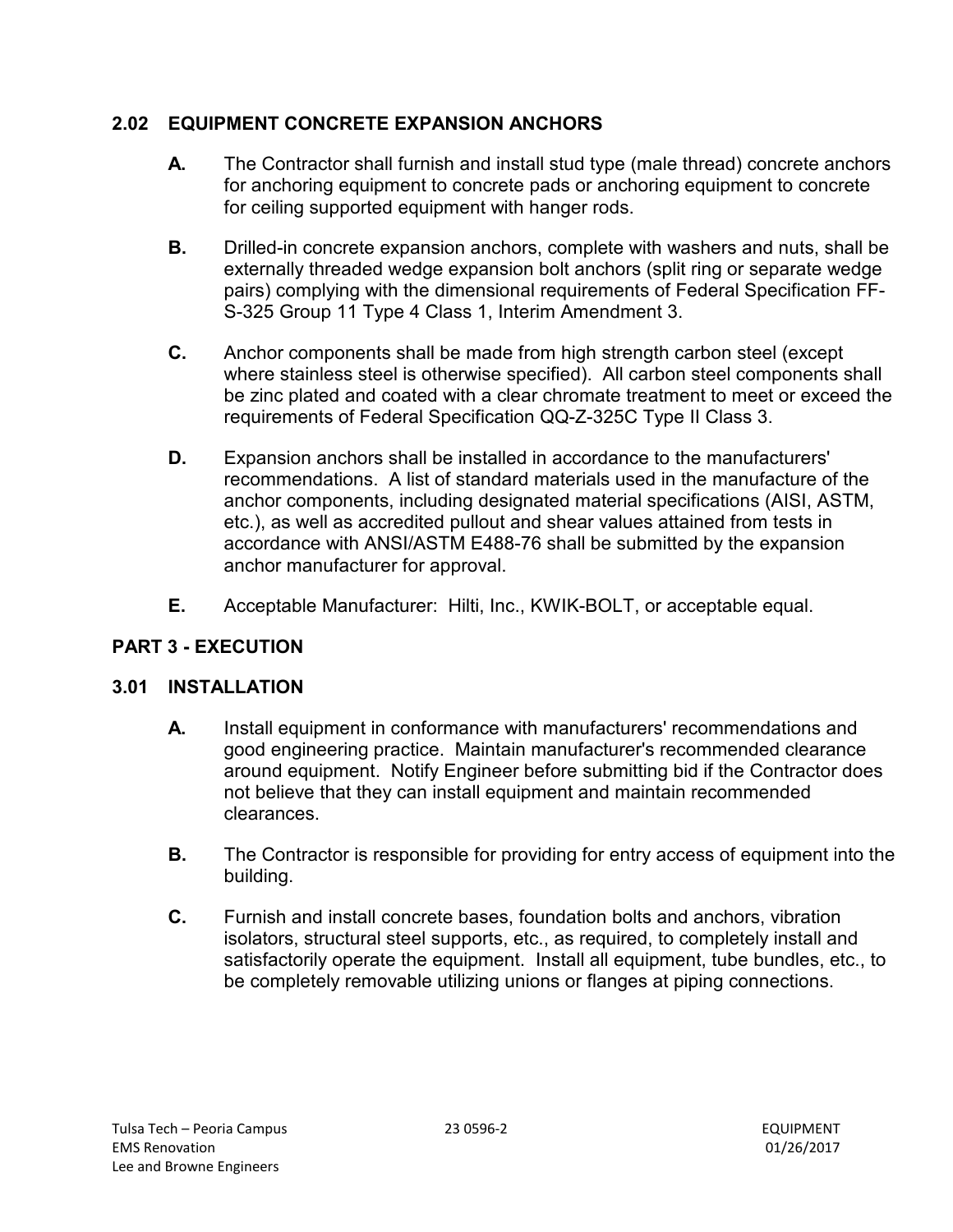# **INSULATION, GENERAL**

## **PART 1 - GENERAL**

#### **1.01 DESCRIPTION**

- **A.** Furnish and install all thermal insulation specified herein and indicated on the Drawings.
- **B.** Composite insulation product shall comply with UL 723 and NFPA 255 with a flame spread rating of 25 or less and smoke developed rating of 50 or less. Coatings, coverings, adhesives, and mastics shall be non-combustible. Do not use any asbestos products in any of the insulation furnished for this project.
- **C.** Surfaces which may be at temperatures low enough to cause sweating shall be insulated.
- **D.** Insulation thickness and thermal conductivities shall comply with ASHRAE Standard 90.1 and all local codes.
- **E.** Deliver insulation, coverings, cement, adhesives, and sealants to site with manufacturer's stamp, label, fire and smoke rating, and thermal conductivity clearly visible.
- **F.** Store insulation materials inside the building when on site and protect from damage. Where vapor barriers are penetrated, this must be repaired or replaced to the satisfaction of the Engineer.

### **1.02 QUALITY CONTROL**

- **A.** Insulation Contractor shall be a firm that specializes in this type of work and shall have been in business for a minimum of five (5) consecutive years prior to this project. Contractor shall upon request show evidence in writing of successful completion of 25 similar insulation projects.
- **B.** Insulation contractor shall use experienced laborers. Foreman shall have a minimum of 10 years insulation experience. All workmen shall have a minimum of 4 years insulation experience and shall have completed an apprenticeship program.

# **PART 2 - PRODUCTS**

### **2.01 INSULATION**

**A.** Refer to the following sections for product specifications.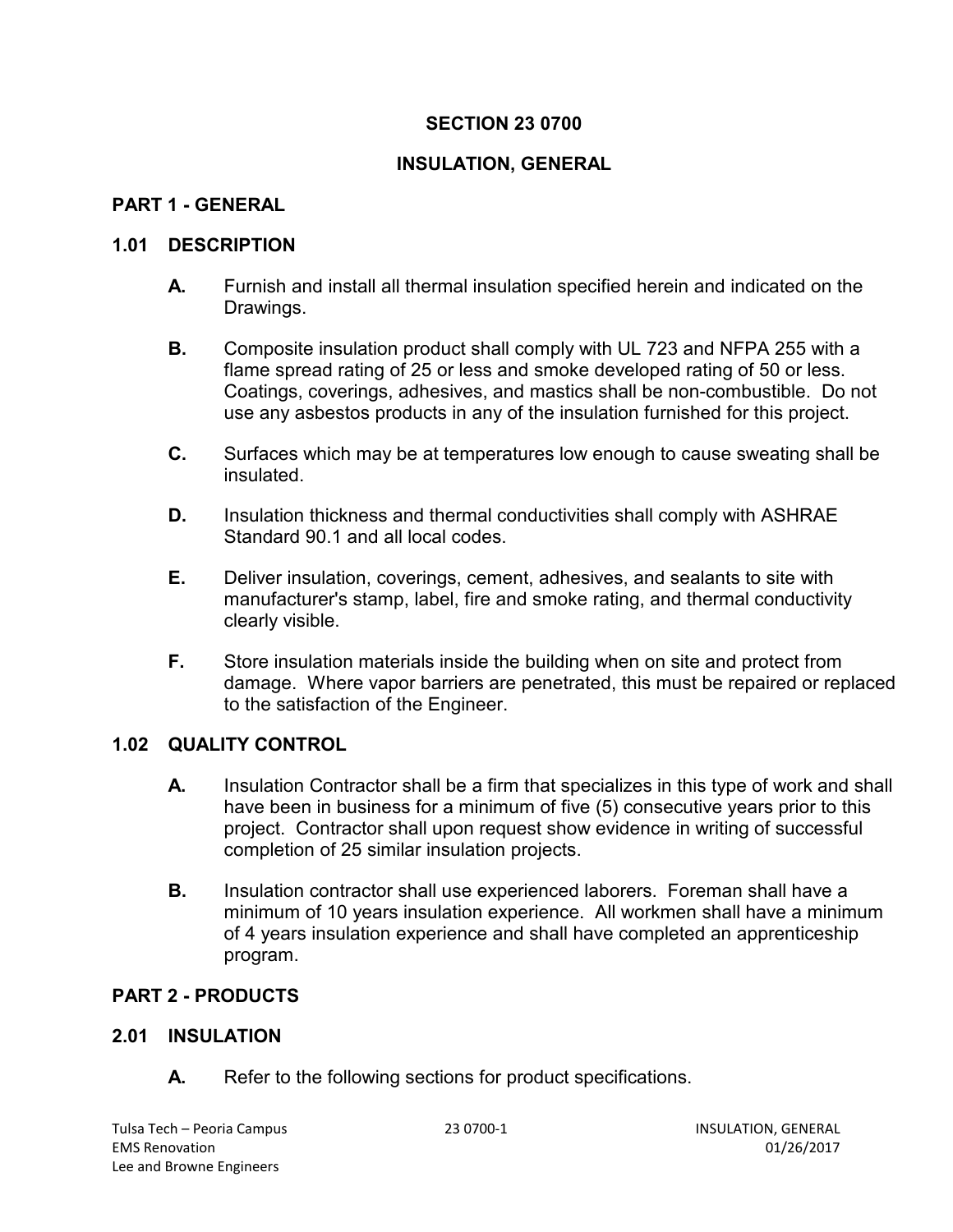### **PART 3 - EXECUTION**

### **3.01 INSTALLATION**

- **A.** Finish all insulation coverings round and smooth without bumps or depressions. Do not use broken or damaged sections.
- **B.** Securely seal all joints in vapor barriers to maintain integrity of barrier.
- **C.** Insulation laps and staples shall be made on the top side of the piping to provide for a neat and workmanlike appearance.
- **D.** All insulated piping exposed to the weather shall have 26 gauge aluminum jacket banded in place.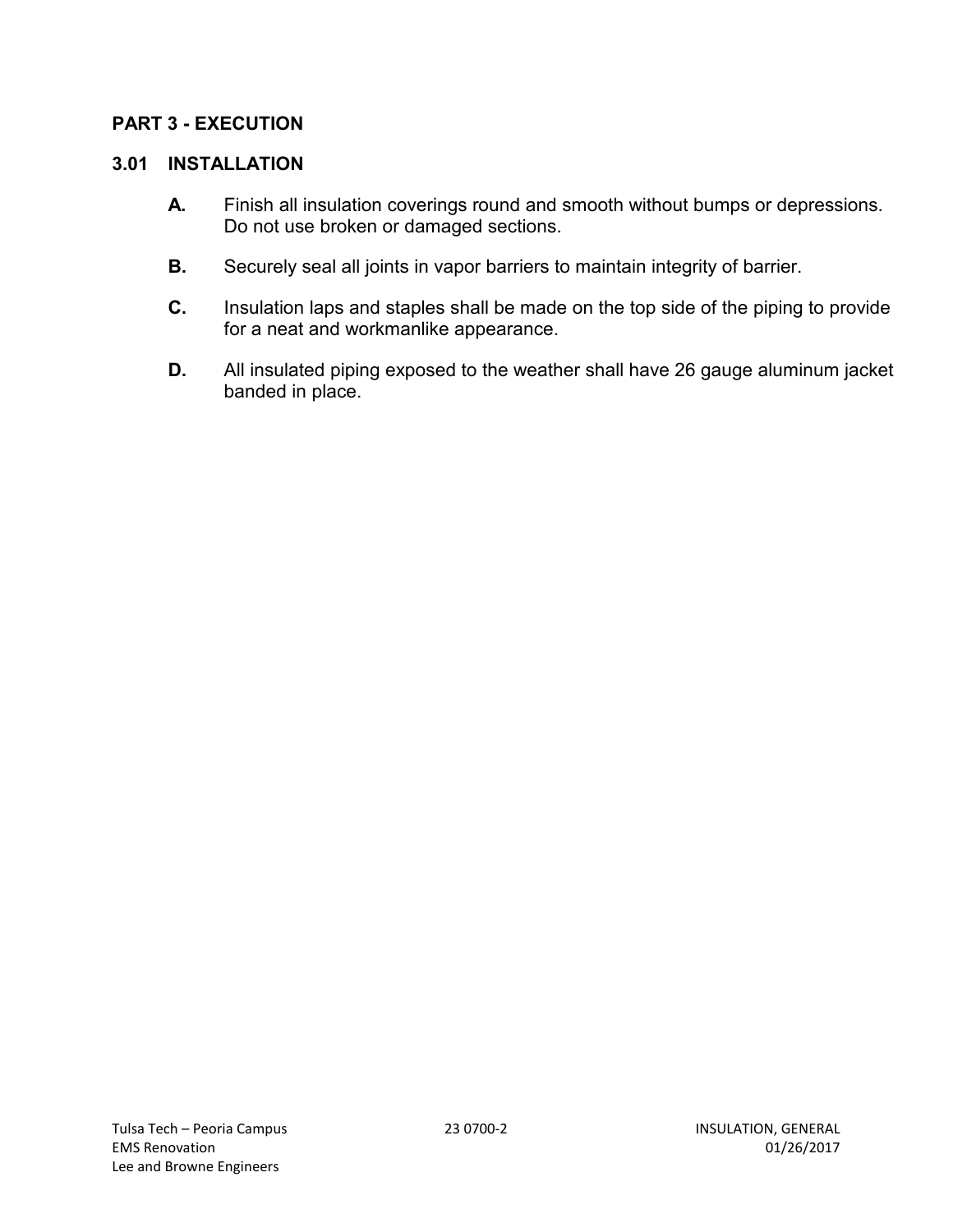### **DUCT WRAP INSULATION**

### **PART 1 - GENERAL**

#### **1.01 DESCRIPTION**

- **A.** Furnish and install external duct insulation as specified herein and as noted on the drawings. Unless noted otherwise, all new supply, return, and outside air ducts shall be wrapped. Insulate over duct components, such as flexible connectors, heating coils, etc., installed in the ductwork system.
- **B.** Insulation materials shall comply with the requirements of NFPA, SMACNA, TIMA, and other such regularly published and accepted standards.

### **PART 2 - PRODUCTS**

#### **2.01 DUCT WRAP**

- **A.** Ducts shall be insulated on the outside with flexible glass fiber blanket 2 inch thick, 1 pound density. Insulation shall be furnished with a factory applied foilscrimkraft facing consisting of aluminum foil (minimum 0.7 MIL thick) reinforced with fiberglass yarn mesh and laminated to 40 pound chemically treated, fire resistant kraft. Insulation shall have a flame spread rating of 25 and smoke developed rating of 50 per ASTM E84.
- **B.** Acceptable Manufacturer: Johns-Manville R Series Type FSK Microlite, or acceptable equal.

#### **PART 3 - EXECUTION**

#### **3.01 INSTALLATION**

- **A.** Insulation shall be cut slightly longer than circumference of duct to insure full thickness at corners. All insulation shall be applied with edges tightly banded. Insulation shall be adhered to duct with fire resistant adhesive Benjamin Foster 85-20 or acceptable equal. Adhesive shall be applied so that insulation conforms to duct surfaces uniformly and firmly. Lap covering 2 inches at joints.
- **B.** In addition to the adhesive, the insulation shall be additionally secured to the bottom of all ducts 18 inches or wider by means of welded pins and speed clips. The protruding ends of the pins shall be cut off flush after the speed clips have been applied. The vapor-barrier facing shall be thoroughly sealed with a vaporbarrier mastic or tape where the pins have pierced through.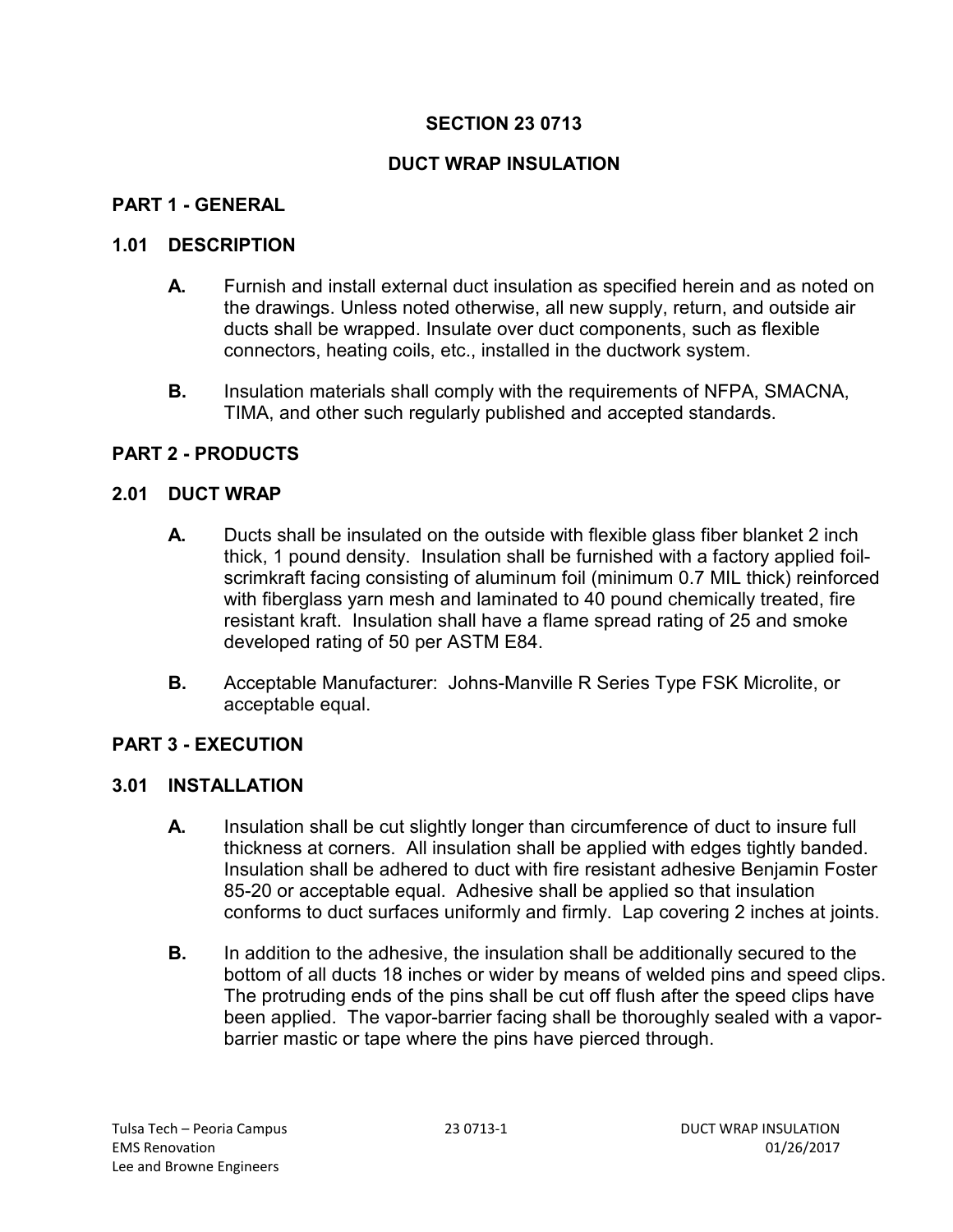- **C.** Staple all joint laps securely in place and seal with 2 inch wide vapor-barrier tape or strips using a fire resistive, Benjamin Foster 85-20 or acceptable equal. Any cuts or tears shall be sealed with strips of vapor-barrier jacket applied with adhesive or pressure sensitive tape. Apply trowel grade mastic over staples and all seams or joints in the insulation.
- **D.** Do not use gray duct tape in any portion of the work. Tape, where used, shall be foil backed SMACNA approved type.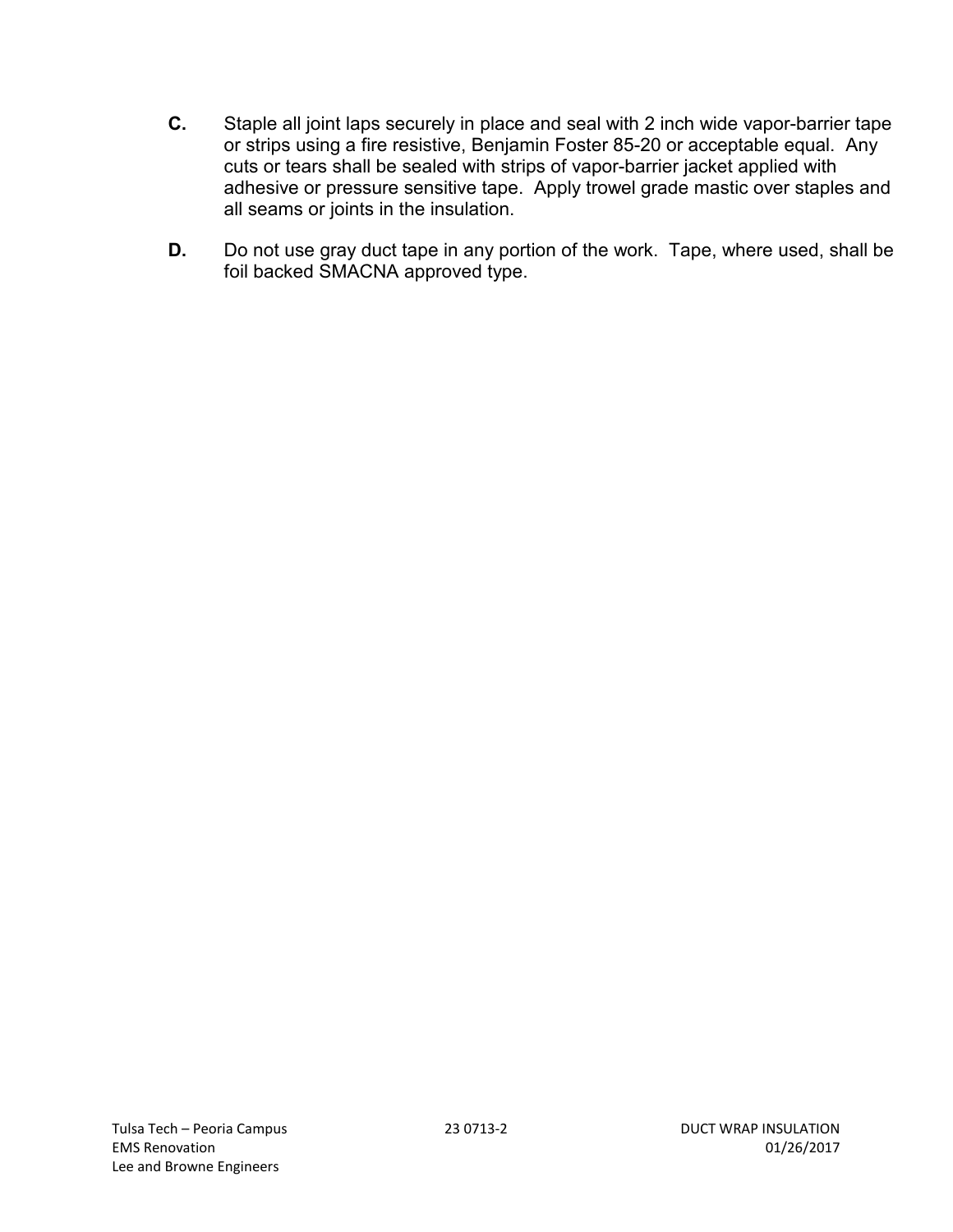## **PIPING INSULATION, HVAC HYDRONIC SYSTEMS**

## **PART 1 - GENERAL**

#### **1.01 DESCRIPTION**

- **A.** Provide and install insulation on all heating water piping. All insulation shall have composite (insulation, jacket and adhesive used to adhere the jacket to the insulation) Fire and Smoke hazard rating as tested under procedure ASTM E-84, NFPA 255 and UL 723, not exceeding Flame Spread 25 - Smoke Developed 50. Accessories, such as adhesives, mastics, cements, fabric cloth for fittings, shall have the same component ratings as listed above.
- **B.** Insulated piping exposed to weather shall have 26 gage aluminum jacket banded in place.

### **PART 2 - PRODUCTS**

### **2.01 HEATING WATER PIPE INSULATION**

- **A.** Mains.
	- **1.** Cover with 4 pound density, 1-1/2 inch thick glass fiber pipe covering with white flame retardant vapor barrier jacket (FRJ) with longitudinal joints firmly butted and covered with a 4 inch wide strip of jacket material heavily coated with vapor barrier cement of same color as jacket. Temperature limit: 850F. K factor of 0.23 at 75F mean temperature.
	- **2.** Adhesive shall be Bondmaster K-218 or equal.
	- **3.** Fittings and valves shall be covered with mitered pipe insulation or molded fittings to the same thickness as adjacent piping. All irregularities shall be smoothed out with insulating finishing cement with 6 ounce canvas. Apply an even coat of fire retardant vapor barrier coating to entire fitting surface. Imbed into wet coat fiberglass tape extending 1-1/2" minimum onto adjacent pipe covering. Apply finish coat of same fire retardant vapor barrier coating over entire surface of piping equal to CP-30. Fittings must receive hardcast finish. PVC fitting covers with double factory fiberglass insulation inserts may be used on heating water piping only if such piping is concealed above ceilings, except in return air plenums.
	- **4.** Acceptable Manufacturers. Johns-Manville, Owens Corning, Philip Carey Mfg. Co., or acceptable equal.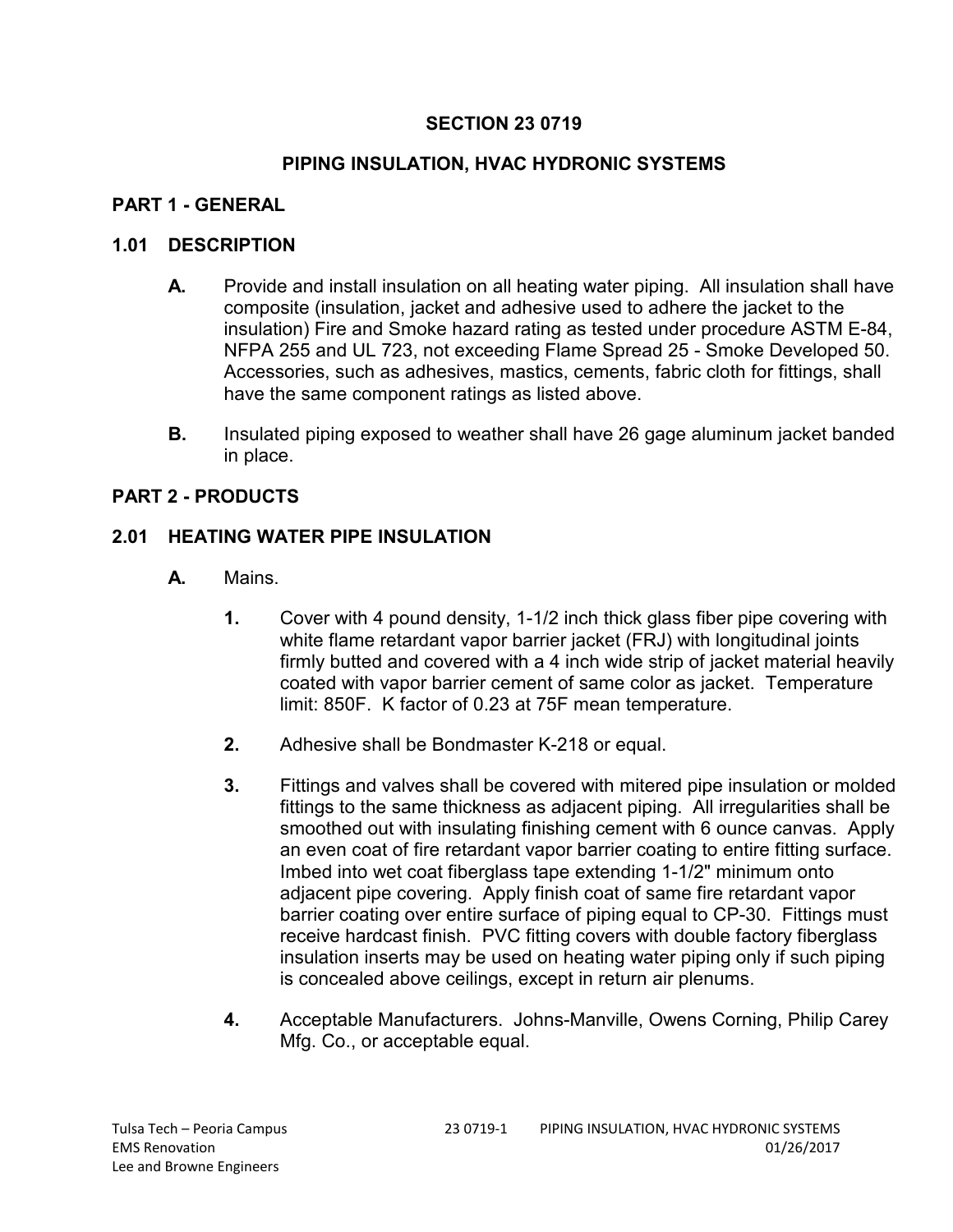- **B.** Runouts to equipment.
	- **1.** Insulate all piping from equipment isolation valves to equipment with closed cell insulation complying with MIL-C-3133B. Attach and seal all insulation with Armstrong 520 adhesive. For lines 1 inch and smaller, insulation thickness shall be 3/4 inch. For lines 1-1/4 inch and larger insulation thickness shall be 1 inch.
	- **2.** Scope: Work included in this paragraph pertains to piping to terminal units, pumps, cooling and heating coils, etc. All piping insulation within 8 feet of floor to air handlers shall be closed cell type complying with this paragraph.
	- **3.** Acceptable Manufacturer: Armstrong Armaflex AP, or acceptable equal.

# **PART 3 - EXECUTION**

### **3.01 INSTALLATION**

- **A.** Insulation shall be applied with all joints carefully fitted to eliminate voids. Where voids occur, insulation shall be refitted and/or replaced.
- **B.** No insulation shall be installed prior to satisfactory pressure tests on piping systems.
- **C.** Outside of piping shall be cleaned before applying insulation.
- **D.** The application of insulation in the field shall be subject to inspection and approval by the Engineer.
- **E.** The utmost care is to be taken to ensure that the installed insulated pipe is of the best possible workmanship. Any section of insulation which becomes damaged, whatever the cause, shall be cut out and replaced. Protect insulation at hanger and supports with suitable saddles. The utmost care shall be taken to install all valves, piping and equipment in such a manner that freeze protection is inherent in the installation.
- **F.** Staple all joints to provide a neat and workmanlike appearance.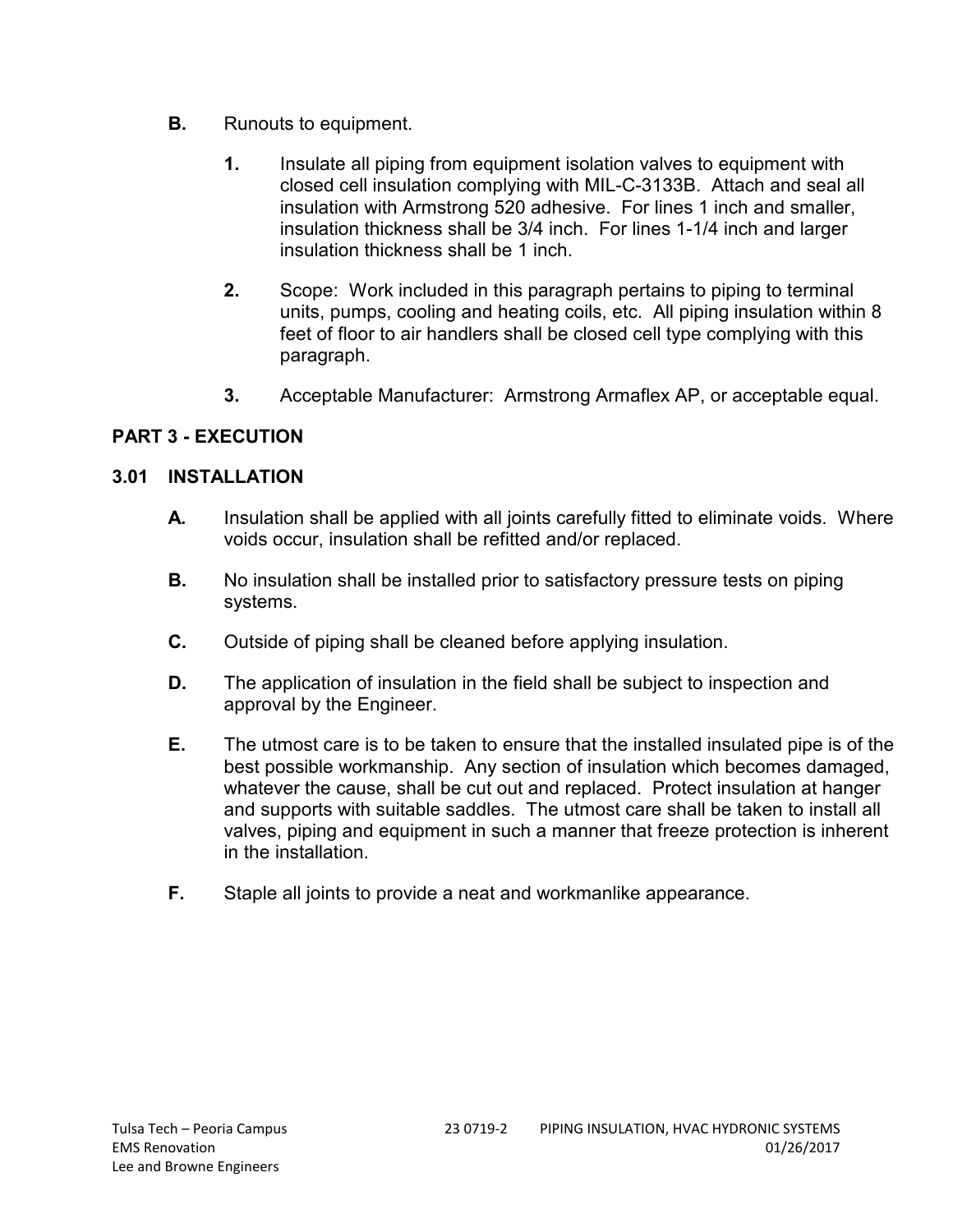### **AIR DISTRIBUTION**

#### **PART 1 - GENERAL**

#### **1.01 DESCRIPTION**

- **A.** Furnish and install all air distribution systems specified herein and as indicated on the drawings. Air distribution systems include, but are not limited to, ductwork and sheet metal specialties.
- **B.** Provide submittals of manufacturer's data on products specified herein.

#### **PART 2 - PRODUCTS**

#### **2.01 GENERAL**

**A.** Provide products in accordance with these specifications. Provide all accessories required for installation of complete and operable systems to allow accurate air balance, and quiet operation. This shall include volume dampers, extractors, splitter dampers, etc., as required. Refer to other sections of these specifications for descriptions of the products.

#### **PART 3 - EXECUTION**

#### **3.01 INSTALLATION**

**A.** Install all products in accordance with manufacturer's recommendations and the referenced standards. Test and balance air distribution systems in accordance with these specifications.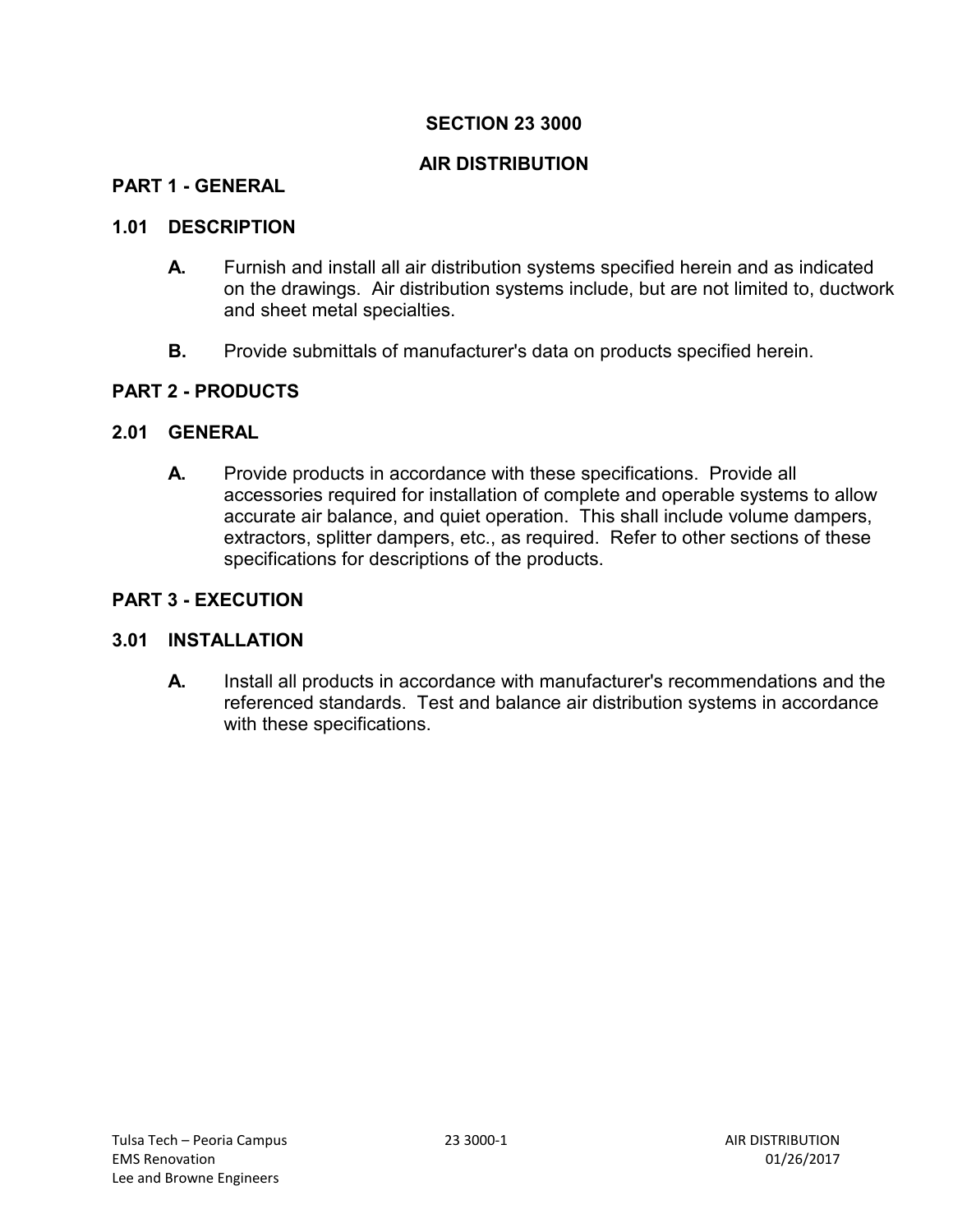# **SHEET METAL DUCTWORK**

# **PART 1 - GENERAL**

#### **1.01 DESCRIPTION**

- **A.** This section describes sheet metal ductwork. Unless otherwise identified on the drawings or in these specifications, sheet metal ductwork will be considered as having air velocities below 2,000 feet per minute and static pressure not exceeding 2 inch w.g. The SMACNA "HVAC DUCT CONSTRUCTION STANDARDS METAL AND FLEXIBLE," 2005 Third Edition are hereby made a part of these specifications and shall govern duct construction and installation except where more stringent conditions are listed in these specifications.
- **B.** The size, approximate location, and extent of all ductwork is indicated on the drawings. All sheet metal ductwork shall be furnished and installed under this section. Ductwork drawings are essentially diagrammatic and the Contractor shall carefully coordinate the exact location of ductwork with other trades before installing. One quarter inch scale shop drawings shall be submitted to the Engineer for approval of ductwork. Shop drawing shall show all ductwork, turning vanes, air distribution devices, and other sheet metal specialty items. Ducts shall be dimensioned from fixed reference points in the horizontal and vertical plane. Length of duct sections and all duct sizes shall be shown. Reproduction of the contract drawings is not acceptable. Where ducts are specifically dimensioned from a fixed reference point, this location shall be maintained unless otherwise approved by the Engineer. Submittal shall include manufacturer's data on flexible connections.
- **C.** Systems of ductwork specified in this section include, but are not limited to, the following:
	- **1.** Heating and ventilating supply and return.
	- **2.** Air conditioning supply and return.
	- **3.** Outside air.
	- **4.** Exhaust and relief.
- **D.** Ductwork shall be adequately protected from weather and physical damage prior to erection. Dirt, debris, rust, other foreign matter accumulated on ducts, or irreparable deformation, will be cause for rejection and replacement of the ductwork.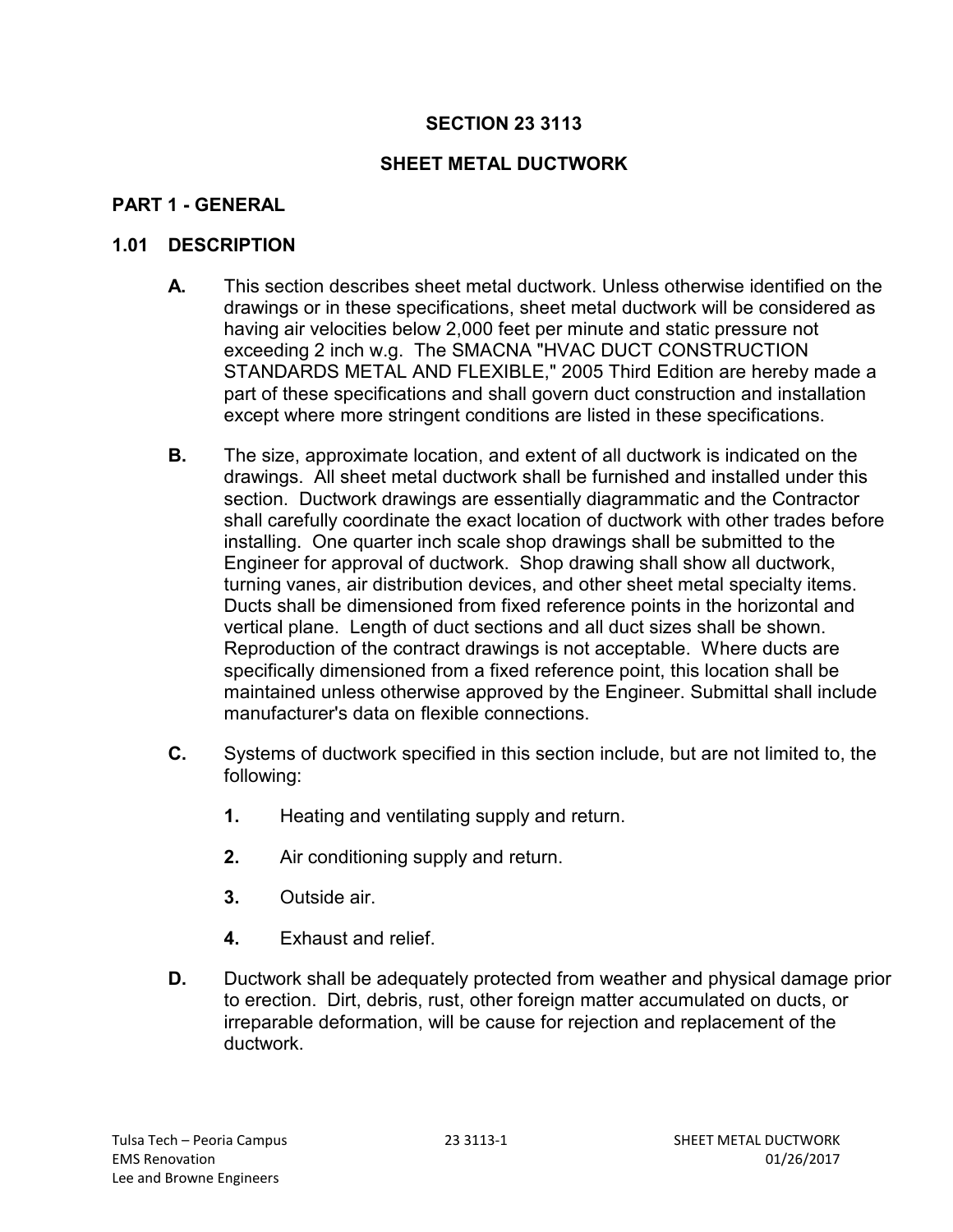### **1.02 CODES AND STANDARDS**

**A.** Ductwork specified under this section shall comply with the requirements of ASHRAE and SMACNA, as well as local codes where more stringent conditions must be met.

# **PART 2 - PRODUCTS**

# **2.01 DUCTWORK**

**A.** Sheet metal ductwork shall be constructed of Cop-R-Loy, Keystone, Tennessee, or Armco galvanized copper bearing steel sheets, complying with ASTM A653, Lockforming Quality, with ASTM A924 G90 zinc coating. Mill markings shall be visible outside after duct fabrication. All duct sizes indicated on the drawings are clear inside dimension.

# **2.02 LOW VELOCITY DUCTWORK**

- **A.** Rectangular sheet metal low velocity ductwork shall be fabricated in accordance with 2" static pressure rating, SMACNA 2005 HVAC Duct Construction Standards. Longitudinal seams in low pressure rectangular ductwork shall be Pittsburg Lock, unless otherwise approved by the Engineer. In no cases shall lighter than 26 sheet gage be used on any part of the work.
- **B.** Fabricate round steel ductwork installed above grade in accordance with SMACNA 2005 HVAC Duct Construction Standards for 2" W.G. static positive pressure. In no case, shall lighter than 26 sheet gage be used in any part of the work. All branch duct take-offs from round ducts shall be with 45 degree lateral taps. Tees are not acceptable.

# **2.03 MEDIUM PRESSURE DUCTWORK**

- **A.** All medium pressure ductwork shall be constructed of sheet metal flanged joint duct system construction. All joints shall have approved gaskets. Longitudinal seams in medium pressure rectangular ductwork shall be Pittsburg Lock, unless otherwise approved by the Engineer. Duct system shall meet minimum standards of SMACNA 2005 HVAC Duct Construction Standards, Seal Class A for pressure 4" positive, 3" negative and 4000 feet per minute air velocity, comparable to SMACNA Class J transverse joint construction.
- **B.** Medium pressure ductwork shall be the Ductmate Duct Connection System as manufactured by Ductmate Industries, Inc., or acceptable equal. Install in accordance with manufacturer's recommendations and these specifications.
- **C.** Fabricate round steel ductwork installed above grade in accordance with Table 3-2A of the SMACNA 2005 HVAC Duct Construction Standards for 10" W.G. static positive pressure. Use spiral seam ductwork. Elbows shall be stamped,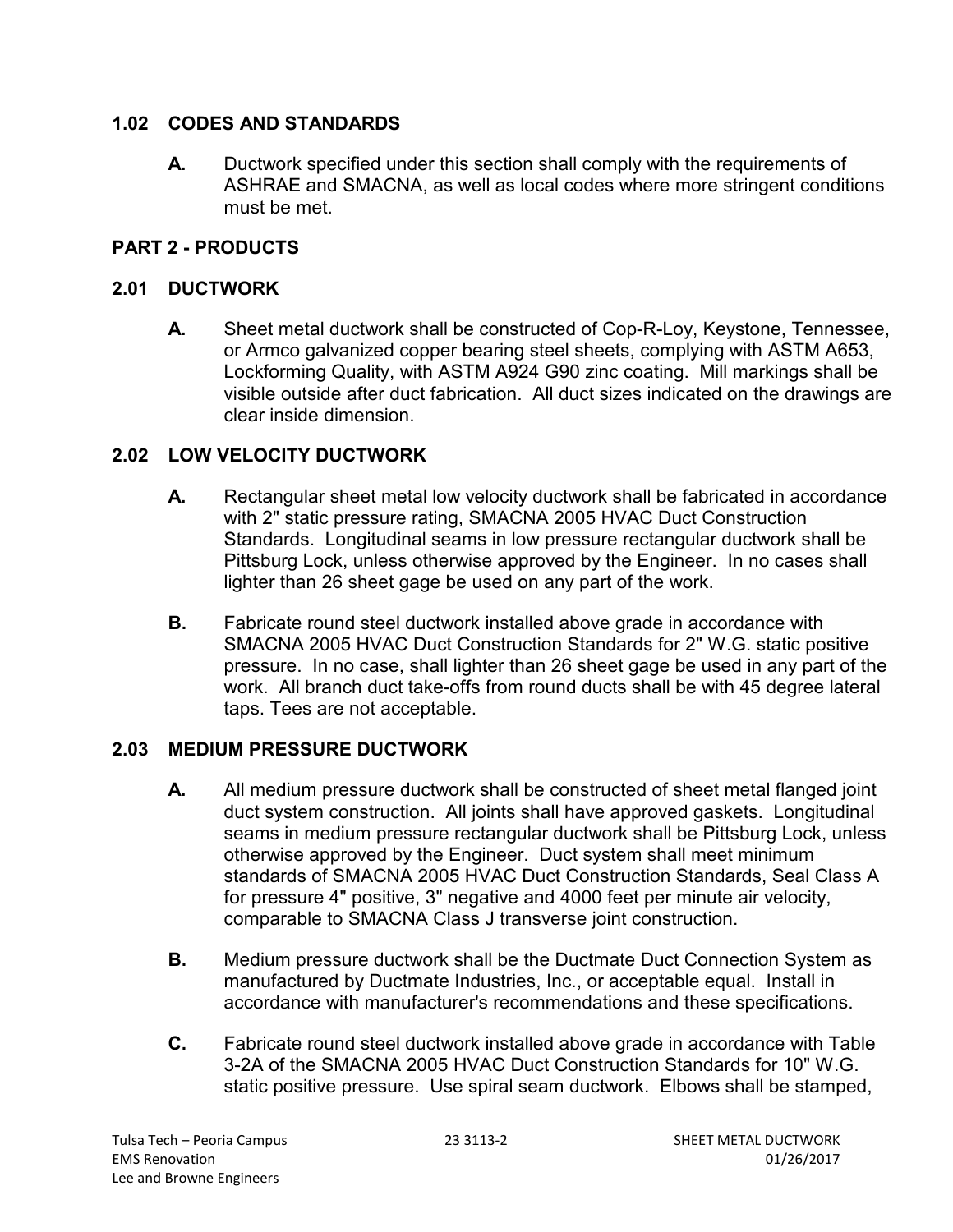welded seam type. In no case, shall lighter than 26 sheet gage be used in any part of the work.

# **2.04 MISCELLANEOUS DUCTWORK MATERIALS**

- **A.** Provide miscellaneous materials as specified herein and as indicated on the drawings. If items are not specified herein or indicated on the drawings, provide all miscellaneous materials required for a complete and workable ductwork air distribution system, all in accordance with good engineering practice and the Codes and Standards referenced herein.
- **C.** Turning Vanes. Provide two piece turning vanes in all rectangular ductwork elbows with bends of 45 degrees or greater. Submit sample for approval before fabrication. Where duct dimensions do not exceed 10 inches in any direction, turning vanes may be single vane.
- **D.** Hangers. Duct hangers to be hot-dipped galvanized steel fasteners, straps, trim, etc., for hanging and supporting ductwork unless specifically noted otherwise.

### **2.05 FABRICATION**

- **A.** Ductwork to be shop fabricated in sections where possible. Rectangular ductwork fabrication, reinforcement, seams, joints, etc., to comply with SMACNA standards unless noted otherwise. Bead or cross break flat surfaces greater than 18 inches dimension.
- **B.** Fabricate duct fittings such as elbows, take-offs, transitions, etc., to be same gage as adjoining duct section. Branch takeoff to be full size of register unless noted otherwise. Angle of transitions to be no greater than 15 degrees with the air stream.

### **PART 3 - EXECUTION**

### **3.01 DUCTWORK**

**A.** Ductwork shall be installed in accordance with the recommendations of the SMACNA Standards and recognized industry practices to achieve air tight and quiet operation. Align ductwork to within 1/8" tolerance. All internal surfaces to be finished smooth. Hangers must be suitable for the type, size, and pressure class of ductwork being supported. All openings for ductwork must be coordinated prior to the time of concrete pour or masonry work. All ductwork shall be located in order to avoid interferences with piping which must maintain an even grade. Locate ducts in concealed spaces insofar as possible, positioning runs in vertical and horizontal positions. Locate diffusers as indicated on drawings, maintaining even and pleasing pattern in ceiling.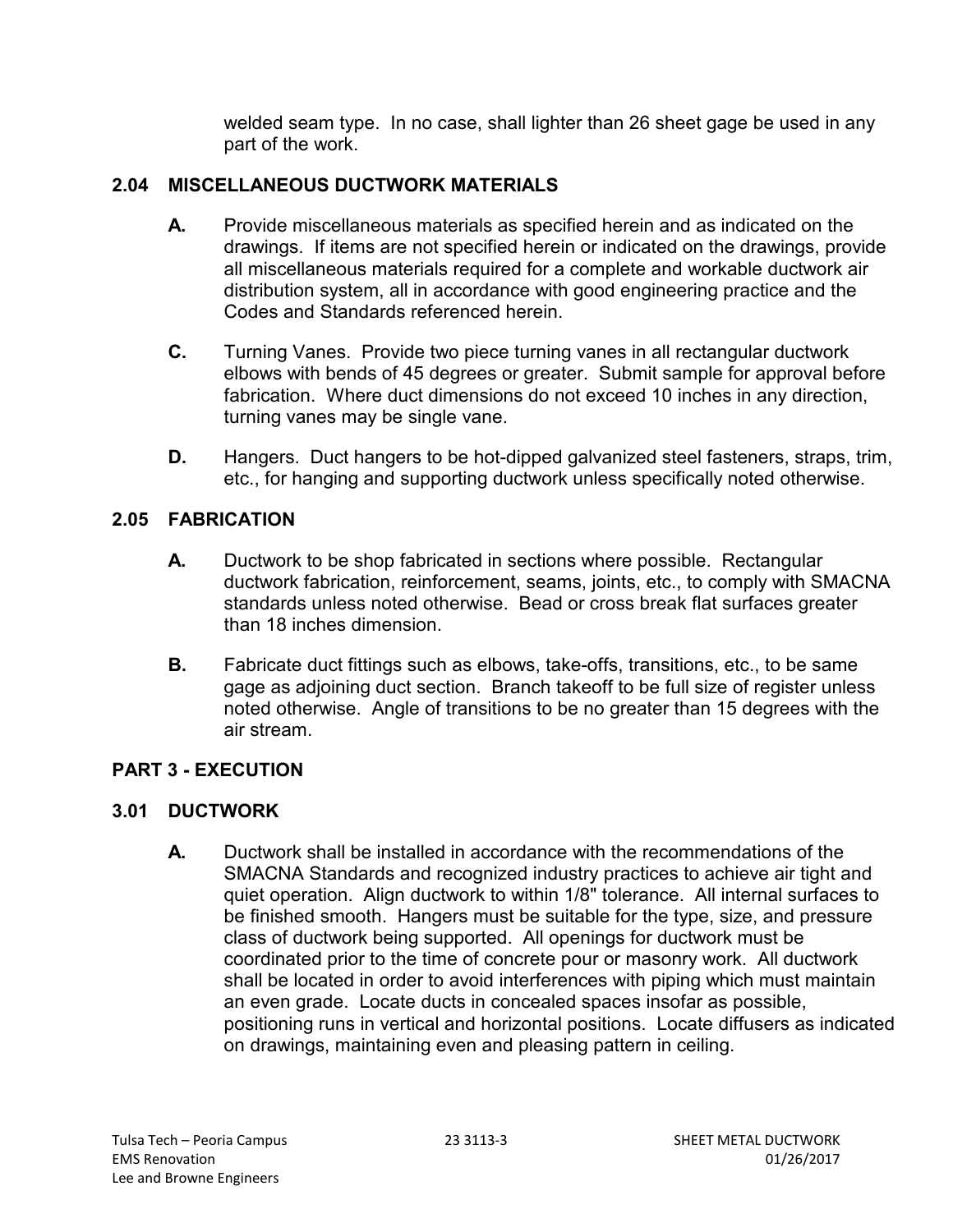- **B.** When ducts pass through full height walls, patch space between wall construction and duct with sheet metal closure angle.
- **C.** Install volume extractors, air scoops, dampers, splitters, and other such devices in accordance with manufacturer's recommendations and accepted industry practice.
- **D.** Ductwork is to be supported from the building structure. Do not support off of piping or other miscellaneous items. Vertical ducts are to be supported similarly from the building structure on 12'-0" centers minimum.
- **E.** Hangers for rectangular duct shall be turned 1 inch around bottom corner of duct and fastened with sheet metal screws per SMACNA Standards. Where concrete inserts or expansion anchors are used, the applied load shall not exceed onefourth of the proof test load listed in FED. SPEC. FF-S-325. Inserts/anchors shall be manufactured by Hilti or acceptable equal. Extend 1-1/2 inch x 16 gauge strap hangers for over head round ducts completely around the ducts. Where reinforcing rings are used, bolt hangers to rings or duct flanges.

# **3.02 CLEANING AND TESTING**

**A.** Clean dust and debris from internal surfaces of ducts during installation. External surfaces to be clean at time of completion. All ductwork shall be tested for leaks and pressure drop upon completion of system installation. See Test and Balance Section.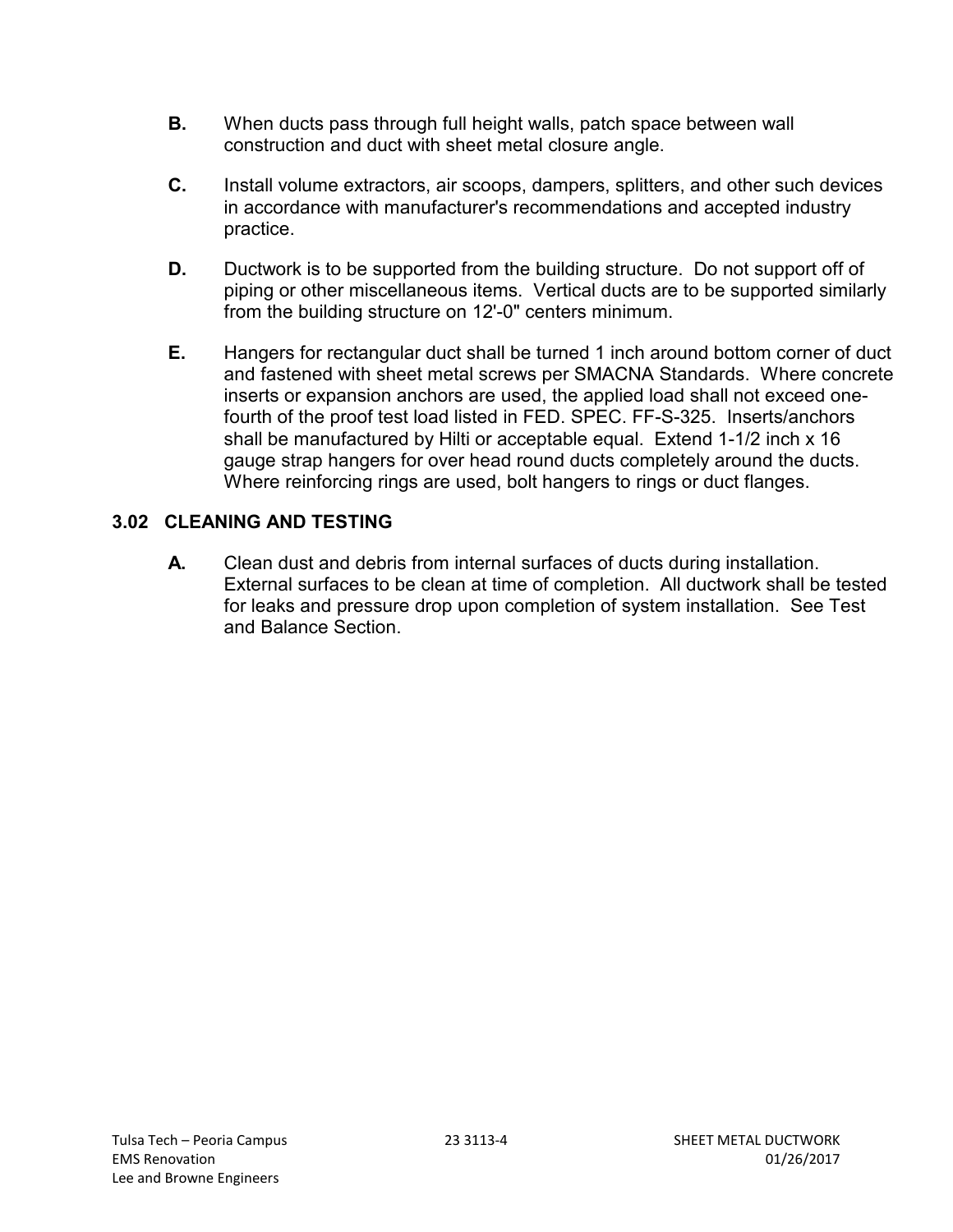# **SHEET METAL SPECIALTIES**

## **PART 1 - GENERAL**

#### **1.01 DESCRIPTION**

- **A.** This section describes sheet metal specialties, including ductwork accessories. Furnish and install all items specified under this section.
- **B.** The size, location, and quantity of all sheet metal specialties are indicated on the drawings. Items shall be delivered to site in first class condition, undamaged and properly crated. Coordinate location of all sheet metal specialties with other trades on project as necessary to assure adequate clearance, necessary framing for openings, and access doors in furred spaces where necessary to provide access to operators or control rods. Contractor shall verify all sheet metal specialties will fit into the allotted space before fabrication or purchase.
- **C.** Protect all items on job from physical and weather damage. Rusted or damaged parts on any item specified under this section will be cause for rejection.
- **D.** Submit manufacturer's data on sheet metal specialties.

#### **1.02 CODES AND STANDARDS**

**A.** Comply with the requirements and standards of NFPA, UL, NEC, AMCA, SMACNA, ASHRAE, ADC, and other applicable codes and standards.

### **PART 2 - PRODUCTS**

#### **2.01 GENERAL**

**A.** All sheet metal specialties specified herein indicate the levels of quality and performance to be furnished. Items on job must meet or exceed these levels.

### **2.02 FIRE DAMPERS**

**A.** Provide fusible link (212F unless otherwise noted) type fire dampers of the size indicated on the drawings. Furnish 20 gage galvanized casing construction, dynamic style damper, with 20 gage integral sleeve and mounting angle, positive lock in closed position, curtain type steel blade for single section fire dampers. For larger dampers or multiple section dampers, or ducts exceeding 2,000 FPM velocity, use air foil multi-blade design. Provide fire dampers in ductwork and other openings passing through fire rated ceilings and fire walls and where indicated on drawings. Unless noted otherwise, dampers shall carry 1-1/2 hour UL fire damper label. Maintain 100% free area duct opening at each curtain type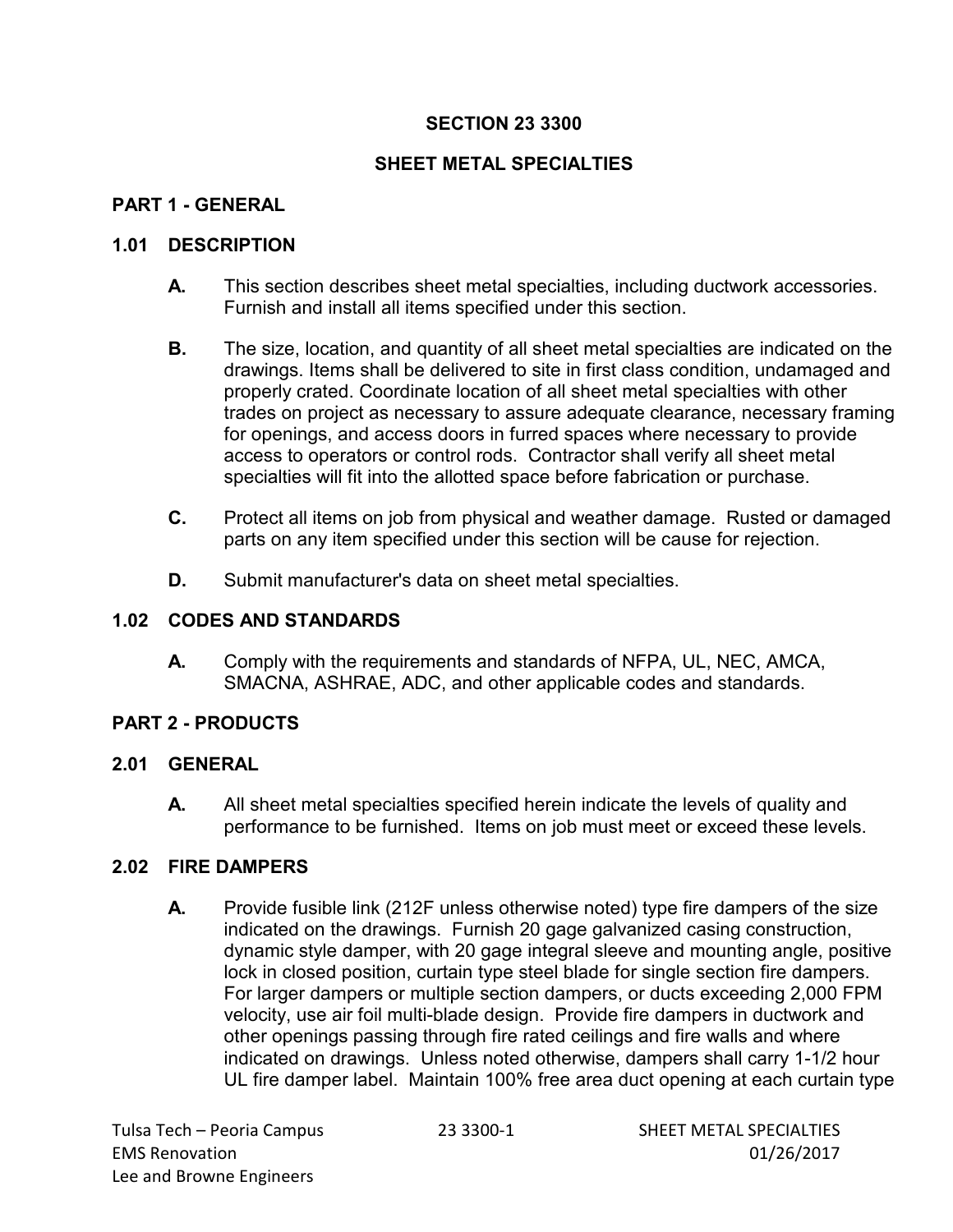fire damper. Units for vertical installation shall have gravity closure. Units for horizontal installation shall have closure springs. Dampers shall have breakaway connection. Use 10 gage sleeves where damper cannot be mounted in wall.

**B.** Acceptable Manufacturers: Ruskin Mfg. Co. DIBD2, Style B, LR, LO, C, CR, and CO (curtain type) and Ruskin FD60 (air foil type).

# **2.03 ACCESS DOORS**

**A.** Provide access doors where indicated on drawings and as specified herein. Minimum dimension of access door to be 12 inches in any direction unless ductwork is less than 12 inches in one direction. In that case, access door shall be same size as duct dimension by 12 inches in other direction. Provide access door at each fire and smoke damper whether door is indicated on drawings or not. Where ducts are insulated, access doors shall be double thickness insulated type. All access doors shall have rubber gasket for tight seal. Doors may be of the hinged or removable type at the Contractor's option and as required by clearance conditions, except doors over 30 inches in any dimension shall be hinged with appropriate handle and locks. Furnish handle (Ventlock No. 260) operable from inside and outside. Provide angle iron framing where required to insure rigid duct installation. Construct access door skin of 22 gage galvanized steel with frames of 16 gage galvanized steel. Stencil fire damper access doors with 1 inch high red letters "FIRE DAMPER ACCESS".

### **2.04 TURNING VANES**

**A.** Use two piece turning vanes where duct elbows are 75 degrees or greater. Turning vanes shall be same material as duct and designed for low pressure drop.

# **2.05 VOLUME EXTRACTORS**

**A.** At each rectangular branch take off, provide a 45 degree fitting complying with SMACNA Figure 4-6, 2005 SMACNA Duct Standards. At each round branch takeoff, provide 45 degree rectangular entry transitioned to round high efficiency takeoff fitting complying with SMACNA Figure 4-6, SMACNA Duct Standards. Optionally, conical or bellmouth spin-in fittings complying with SMACNA Figure 4-6 are acceptable for round branch takeoffs. All branch take offs shall have dampers with full continuous rods with rod bearings on both ends. Construct of minimum 26 gauge galvanized sheet metal. Damper rods shall extend a minimum of two inches outside housing and have spacer to prevent insulation collapse.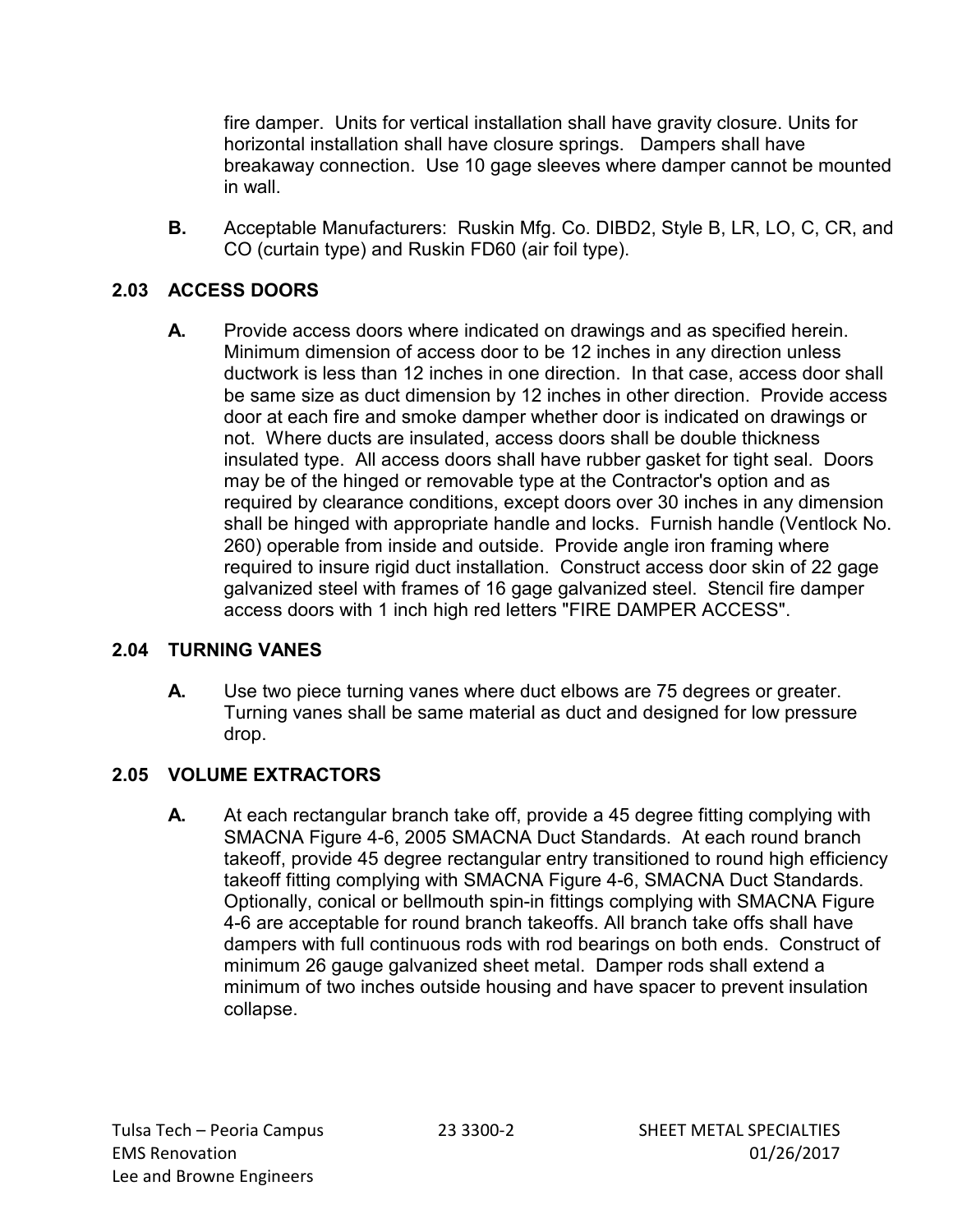### **2.06 FLEXIBLE CONNECTIONS**

- **A.** Provide flexible connections at the inlet and outlet of each piece of air moving equipment such as fans and air handlers. Mold in place with airtight collar and metal band. At least three inches (3") of fabric shall be exposed. Fabric to be non-combustible and comply with UL Standard 214 and NFPA 90A. Weight: 30 ounce per square yard.
- **B.** Acceptable Manufacturer: Vent Fabrics, Inc., Ventglass, where not exposed to weather, or acceptable equal. Vent Fabrics, Inc., Ventlon, where exposed to weather, or acceptable equal.

# **2.07 VOLUME DAMPERS**

- **A.** Construct damper frames from galvanized channels 5" X 1" X 16 gauge. Frames shall be corner braced where any dimension exceeds 24 inches and shall be sized to fit the construction where they are to be installed. Damper frames shall be duct sheet metal size.
- **B.** Damper blades shall be of the opposed blade type with exposed linkage. Blades shall be fabricated from 16 gage galvanized steel. Blade widths shall not exceed 8 inches and all blades shall be formed with 1/2 inch V-grooves along their longitudinal center line and along both edges. Formed edge grooves shall provide for a 3/8 inch interlock between adjacent blades. Clearances between blade ends and supporting channel frames shall not exceed 1/8 inch. Polyurethane foam seals shall be attached to all blade edges and wind stops.
- **C.** Damper blade shafts or axles shall be 1/2 inch carbon steel and shall extend completely through the bearings. Bearings shall be of the self-lubricating type.
- **D.** Dampers shall be operated by a manual locking device mounted on the exterior of the sheet metal duct, Ventlock 641.
- **E.** Acceptable Manufacturer: Ruskin Mfg. Co., MD-35 (MD-25 if 12" or smaller) (rectangular); CDR-25 (round); CDO-25 (oval), or acceptable equal. Ruskin MDRS25 manual volume dampers in ductwork designed for 2" pressure class or less.

# **2.08 GRILLES, REGISTERS, AND DIFFUSERS**

**A.** Provide grilles, registers, and diffusers of the sizes and types indicated on the drawings. All supply and return registers and diffusers shall have opposed blade damper matched to air diffusion device. The static pressure drop required to obtain the indicated capacity shall not exceed 0.1 inch water gage or that of the diffusion device specified, whichever is less. See Drawing Schedule of Grilles, Registers, and Diffusers for type, color, and accessories. Apply rust-proofing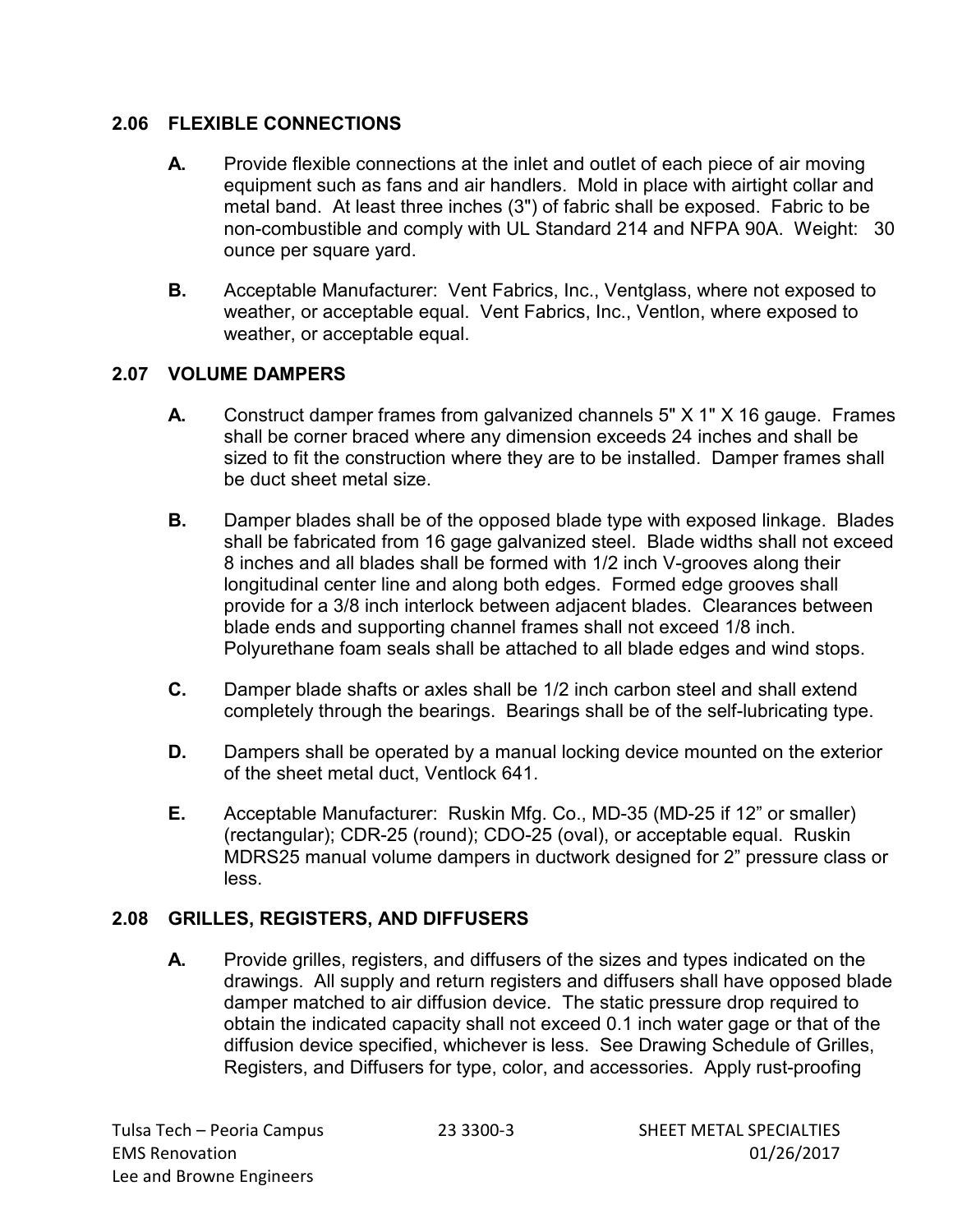procedure to devices before prime coating. Ratings must be by ADC approved testing lab in accordance with ADC Standards. All louvered faced supply diffusers with neck sizes 8" diameter and larger shall have the entire face area louvered for air distribution; i.e., 12" by 12" cores are not acceptable with 8" neck diffusers.

**B.** Acceptable Manufacturers: Titus, Price, or acceptable equal.

# **2.09 FLEXIBLE DUCTWORK**

- **A.** Flexible duct shall meet UL 181 Class 1, NFPA 90A and B requirements for air duct. Provide low pressure flexible ductwork where indicated on drawings. Flexible ductwork shall be insulated type with 1 inch fiberglass insulation and vapor barrier. Hold flexible ducts in place with crimp type duct tie bands. In general, duct connection to all round neck supply diffusers shall be flexible duct, unless indicated otherwise. Flexible duct shall meet the requirements of NFPA 90A. Flexible duct length shall not exceed 4 feet. Flexible duct shall meet the flame spread 25 and smoke developed 50 rating of ASTM E84.
- **B.** Acceptable Manufacturers: Genflex Type SLR-181, Flexmaster, Thermoflex Type MK-E, or acceptable equal.

# **2.10 FLUES**

- **A.** Provide Class B double wall flues from all atmospheric gas burning equipment vented through roof, unless noted otherwise. Flue caps shall be provided for each flue. Flue size shall be same size as outlet at equipment unless noted otherwise. Pressurized gas flues shall be suitable for the combustion gas pressure encountered. Flue caps shall have UL label.
- **B.** Acceptable Manufacturers: Pressurized gas flue: Metalbestos Model PS, or acceptable equal. Flue cap: Hart & Cooley Metlcap, or acceptable equal.

manufactured by Air Monitor Corporation, Santa Rosa, California.

### **PART 3 - EXECUTION**

### **3.01 GENERAL**

**A.** Install all sheet metal specialties specified herein in accordance with manufacturers' recommendations and in accordance with good industry practice. Install all screws, gaskets, pins, etc., to assure a complete and working installation. Appearance must be neat, professional, and workmanlike. Test all dampers for proper operation at the specified conditions. Replace any dampers that rattle or produce other undesirable noise. Eliminate whistle from air diffusion devices if condition occurs. Adjust air diffusion devices to provide even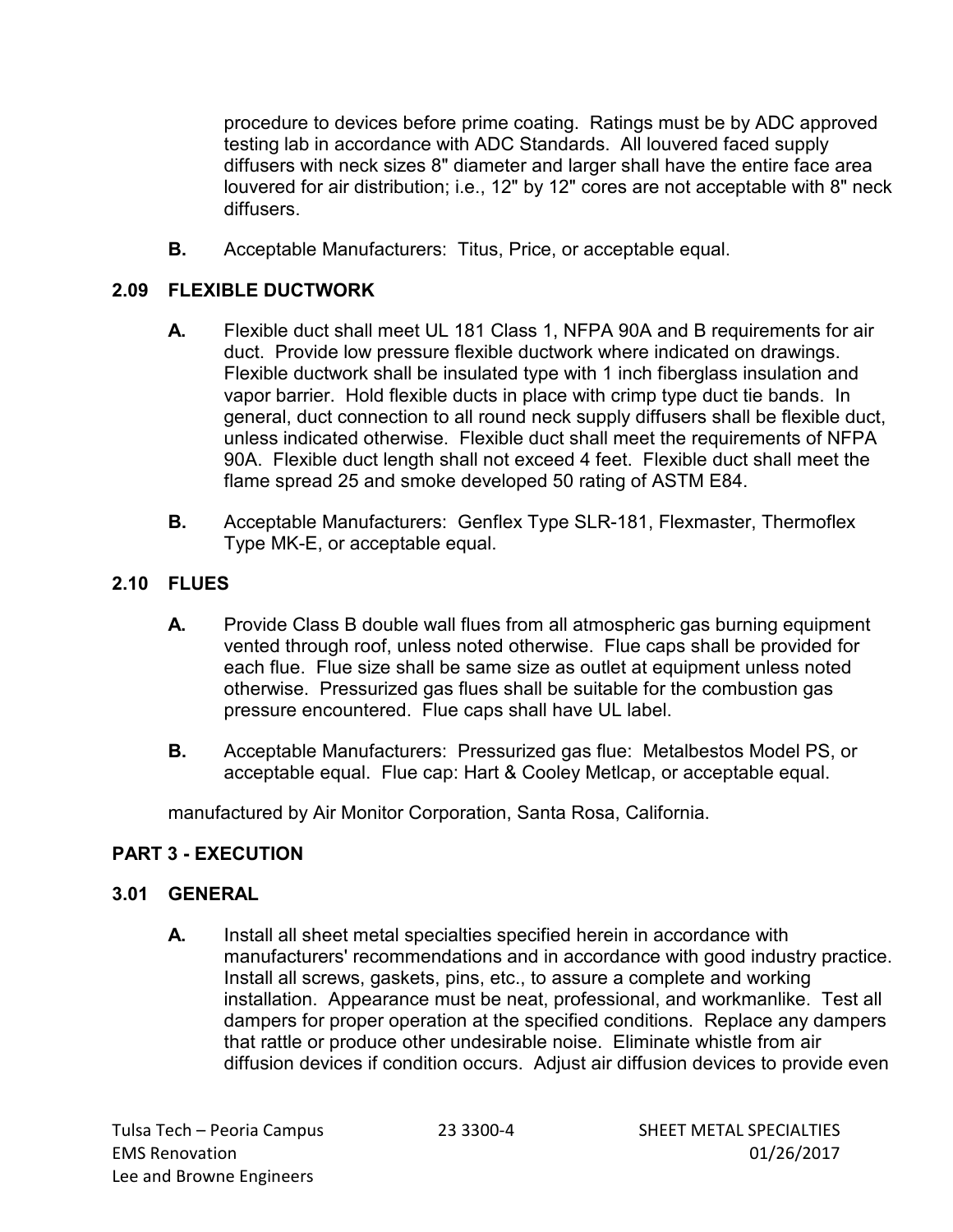air flow without objectionable drafts. Do not use gray duct tape in any portion of the work.

## **3.02 COORDINATION**

**A.** Coordinate the installation and location of all sheet metal specialties with other work. Center diffusers in ceiling tiles, soffits, etc., to satisfaction of the Engineer, unless indicated otherwise.

# **3.03 FLEXIBLE DUCT**

- **A.** Support flexible duct with integral tabs provided by manufacturer.
- **B.** Where no tabs are available, support with 2" wide sheet metal strap.
- **C.** Sharp bends, crimps and unnecessary turns in flexible duct will not be allowed.
- **D.** Position flexible duct so that air to diffuser enters diffuser neck at even velocity across neck.

# **3.04 VOLUME DAMPERS**

**A.** Place permanent mark on exterior of duct to indicate full open, full closed, and balanced damper handle positions of all new or rebalanced dampers.